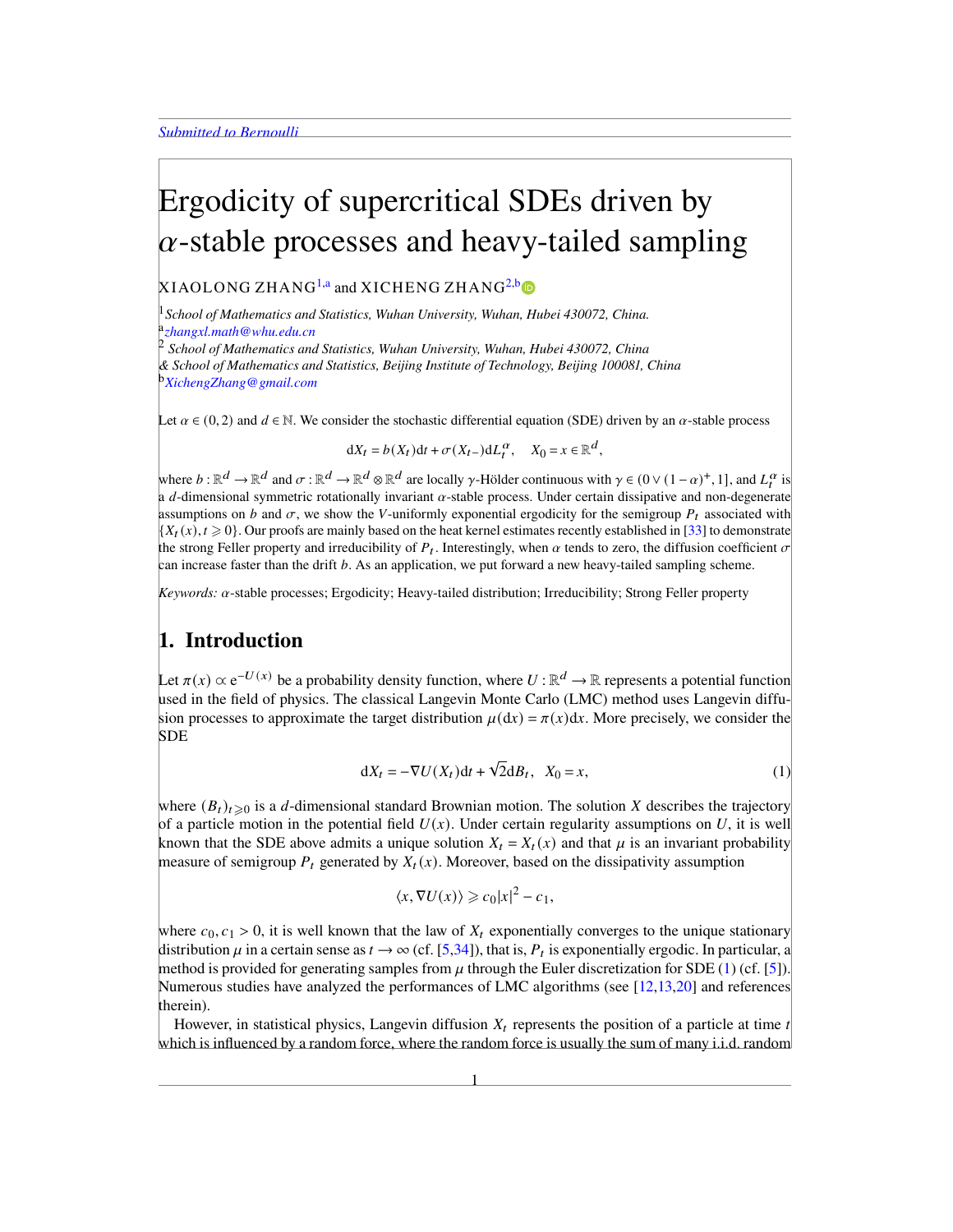pulses with *finite* variance. According to the central limit theorem, the sum of the pulses converges to a Gaussian distribution. If the random pulses have *infinite* variance, then the sum of the pulses could converge to an  $\alpha$ -stable distribution with  $\alpha \in (0, 2)$ , a typical class of heavy-tailed distributions. In fact, let  $X_1, X_2, \cdots$  be i.i.d. random variables with common distribution

$$
\mathbb{P}(X_1 > x) = \mathbb{P}(X_1 < -x) = x^{-\alpha}/2, \ \ x \geq 1,
$$

where  $\alpha \in (0, 2)$ . Considering the random walk  $S_n = X_1 + \cdots + X_n$ , by CLT (see [\[16,](#page-23-4) p. 158]), we have

 $S_n/n^{1/\alpha} \Rightarrow Y,$ 

where Y is a random variable with  $\alpha$ -stable distribution, and  $\Rightarrow$  represents weak convergence. Moreover, it is well known that heavy-tailed distributions appear in many stochastic systems. For example, they are used to model inputs to computer and communications networks, they are used to describe many risk processes, they also occur naturally in models of epidemiological spread, and as statistical evidence for their appropriateness in physics, geoscience and economics (see [\[19\]](#page-23-5) and references therein). Note that the important Pareto distributions in economics and their generalizations do indeed provide a very flexible family of heavy-tailed distributions that may be used to model income distributions as well as a wide variety of other social and economic distributions (see [\[2\]](#page-23-6)). We refer to [\[4\]](#page-23-7) and [\[17\]](#page-23-8) for more details on the classes of heavy-tailed distributions and their applications in the insurance and finance fields.

Now, for  $d = 1$  and  $U(x) = |x|^{\beta}$  in [\(1\)](#page-0-4), it was previously shown in [\[37\]](#page-24-2) that the diffusion process defined by SDE [\(1\)](#page-0-4) is exponentially ergodic if and only if  $\beta \geq 1$ . Therefore, the use of a continuous Langevin diffusion [\(1\)](#page-0-4) to simulate the heavy-tailed distribution is no longer a proper choice. Instead of SDE [\(1\)](#page-0-4), it is quite natural to consider the SDE

<span id="page-1-0"></span>
$$
dX_t = b(X_t)dt + dL_t^{\alpha}, \ \alpha \in (0, 2), \tag{2}
$$

where  $(L_t^{\alpha})_{t\geqslant0}$  is a *d*-dimensional rotationally invariant  $\alpha$ -stable process with the usual fractional Laplace generator  $\Delta^{\frac{\alpha}{2}}$ , and

$$
b(x) = -\frac{\Gamma(\frac{d-2+\alpha}{2})}{\pi^{\frac{d}{2}} 2^{2-\alpha} \Gamma(\frac{2-\alpha}{2})} e^{U(x)} \int_{\mathbb{R}^d} \frac{e^{-U(y)} \nabla U(y)}{|x-y|^{d-(2-\alpha)}} dy = e^{U(x)} \Delta^{\frac{\alpha-2}{2}} (\nabla e^{-U})(x),
$$

where  $d \ge 2$  and  $\Delta^{\frac{\alpha-2}{2}}$  is the Riesz potential (cf. [\[40,](#page-24-3) page117]). Formally, one sees that

<span id="page-1-1"></span>
$$
\Delta^{\frac{\alpha}{2}} e^{-U} - \text{div}(b e^{-U}) \equiv 0,
$$

which implies that  $\mu$  is an invariant measure of SDE [\(2\)](#page-1-0). Rigorous theoretical results for the exponential ergodicity of the above SDE [\(2\)](#page-1-0) are given in [\[23,](#page-24-4) Theorem 1.1], and therein, some explicit conditions on  $U$  are provided. This approach called the fractional Langevin Monte Carlo method was firstly intro-duced in [\[35](#page-24-5)[,38\]](#page-24-6) and has been demonstrated to be useful in modern machine learning in terms of both optimization and heavy-tailed sampling (see [\[22,](#page-23-9)[39,](#page-24-7)[45\]](#page-24-8)).

Motivated by the studies above, we consider the SDE driven by multiplicative  $\alpha$ -stable noises

$$
dX_t = b(X_t)dt + \sigma(X_{t-})dL_t^{\alpha}, \quad X_0 = x,\tag{3}
$$

where  $b : \mathbb{R}^d \to \mathbb{R}^d$  and  $\sigma : \mathbb{R}^d \to \mathbb{R}^d$  are two Borel measurable functions. The main contributions of this study are twofold: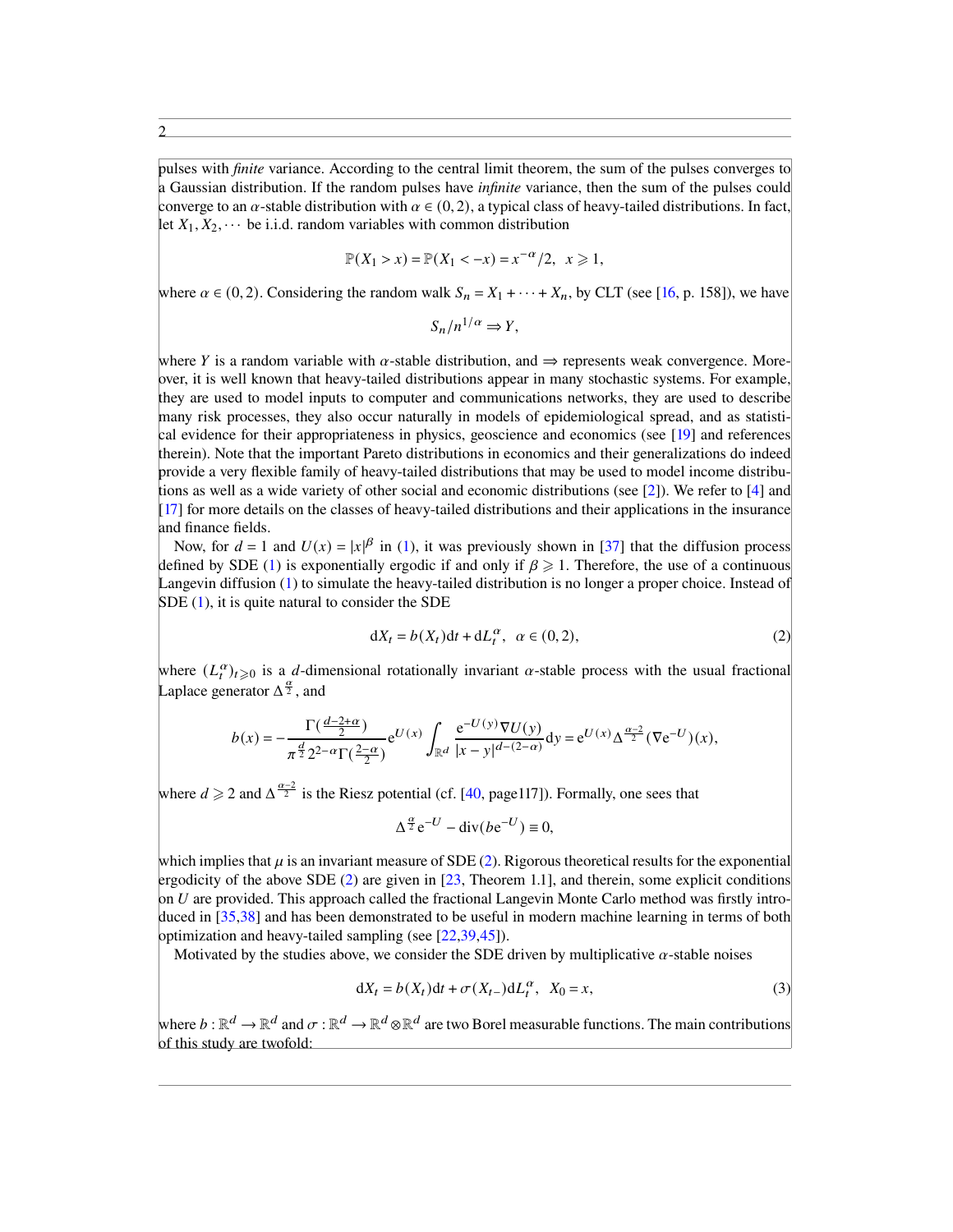*Ergodicity of supercritical SDEs driven by*  $\alpha$ *-stable processes* 3

- (i) Under certain dissipativity, non-degeneracy and locally Hölder regularity assumptions on  $b$  and  $\sigma$ , we establish the exponential ergodicity of SDE [\(3\)](#page-1-1) for all  $\alpha \in (0, 2)$ , which covers the supercritical regime  $\alpha \in (0, 1)$  in particular.
- (ii) To simulate a large class of heavy-tailed distributions, we propose a new ergodicity SDE driven by multiplicative stable processes. Compared with the recent study [\[23\]](#page-24-4), our conditions on the potential functions are simpler and easier to implement by computer.

Now we make certain assumptions on  $b$  and  $\sigma$ :

(H<sub>loc</sub>) For any  $m \in \mathbb{N}$ , there is a constant  $C_m \geq 1$  such that for all  $|x| \leq m$  and  $\xi \in \mathbb{R}^d$ ,

$$
C_m^{-1}|\xi| \leqslant |\sigma(x)\xi| \leqslant C_m|\xi|.
$$

Moreover, there are  $\gamma \in ((1-\alpha)^+, 1]$  and locally bounded measurable functions  $\ell_1$  and  $\ell_2$  on  $\mathbb{R}^d$ such that for all  $x \in \mathbb{R}^d$  and  $|h| \leq 1$ ,

$$
|b(x+h) - b(x)| \leq \ell_1(x)|h|^{\gamma}, \quad ||\sigma(x+h) - \sigma(x)|| \leq \ell_2(x)|h|^{\gamma}.
$$
 (4)

 $(\mathbf{H}_{\text{glo}}^{r,q})$  For a given  $r > -\alpha$ , there is a sufficiently small  $\varepsilon_0 \in (0,1]$  and  $c_0, c_1 > 0$  such that for all  $|x| > 1$ ,

$$
\langle x, b(x) \rangle + \varepsilon_0 \ell_1(x) |x| + q(||\sigma(x)|| + \varepsilon_0 \ell_2(x))^{\alpha} |x|^{2-\alpha} \leq -c_0 |x|^{2+r} + c_1,
$$
 (5)

where  $q$  is defined by  $(22)$  below.

<span id="page-2-4"></span>**Remark 1.1.** Notice that [\(4\)](#page-2-0) is equivalent to the local  $\gamma$ -Hölder continuity of b and  $\sigma$ . If b and  $\sigma$  are locally Lipschitz, that is,  $\gamma = 1$  in [\(4\)](#page-2-0), then one can take  $\varepsilon_0 = 0$  in [\(5\)](#page-2-1). When  $\gamma < 1$ , in order to adopt the stopping time to localize the coefficients, we must use the pathwise uniqueness of the strong solutions. Thus we must mollify the coefficients and require  $\varepsilon_0 > 0$  in [\(5\)](#page-2-1) to have some uniform estimates for the approximation coefficients. Examples of b and  $\sigma$  satisfying  $(\mathbf{H}_{\text{glo}}^{r,q})$  are provided below. In particular, b and  $\sigma$  can achieve a polynomial growth. Interestingly, when  $\alpha \in (0, 1)$ ,  $\sigma$  can increase faster than b (see Example [1.4](#page-3-0) below).

Under the above assumptions, and according to  $[9,$  Theorem 1.1] and by a standard localization technique (see  $[18, p.216, Section 4.6]$  $[18, p.216, Section 4.6]$ ), there is a unique weak solution to SDE  $(3)$ . The semigroup associated with the Markov process  $X_t(x)$  is defined by

$$
P_t f(x) := \mathbb{E} f(X_t(x)), \ \ f \in C_b(\mathbb{R}^d).
$$

By Itô's formula, one sees that the generator of  $P_t$  is given by

<span id="page-2-3"></span><span id="page-2-2"></span>
$$
\mathcal{L}f(x) := \mathcal{L}_{\sigma}f(x) + \langle b(x), \nabla f(x) \rangle, \tag{6}
$$

with

$$
\mathcal{L}_{\sigma} f(x) = c_{d,\alpha} \int_{\mathbb{R}^d} \frac{f(x + \sigma(x)z) + f(x - \sigma(x)z) - 2f(x)}{|z|^{d+\alpha}} dz, \quad c_{d,\alpha} := \frac{\alpha 2^{\alpha - 2} \Gamma(\frac{d+\alpha}{2})}{\pi^{\frac{d}{2}} \Gamma(\frac{2-\alpha}{2})}. \tag{7}
$$

In particular,

$$
\Delta^{\frac{\alpha}{2}} f(x) = c_{d,\alpha} \int_{\mathbb{R}^d} \frac{f(x+z) + f(x-z) - 2f(x)}{|z|^{d+\alpha}} dz,
$$
\n(8)

<span id="page-2-1"></span><span id="page-2-0"></span>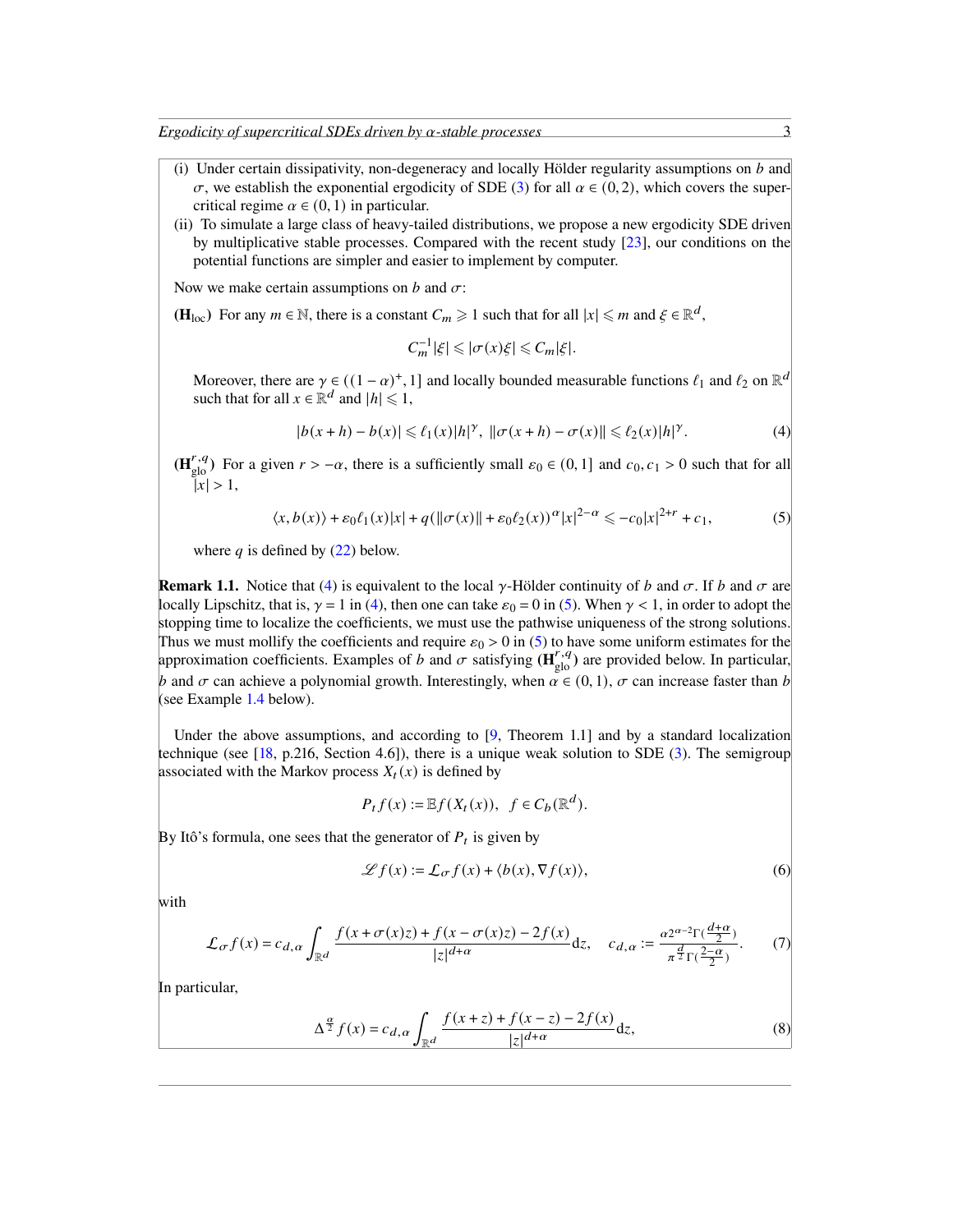which is the usual fractional Laplacian (see [\[26,](#page-24-9) Theorem 1.1]). We call SDE [\(3\)](#page-1-1) supercritical for  $\alpha \in (0, 1)$ , because from the view point of PDE, the drift term in this case plays a dominant role compared with the diffusion term  $\mathcal{L}_{\sigma}$  (see [\[9\]](#page-23-10)).

The main result of this paper is as follows:

<span id="page-3-1"></span>**Theorem 1.2.** *Let*  $r > -\alpha$  *and*  $p \in ((-r) ∨ 0, \alpha)$ *. Define*  $V_p(x) := 1 + |x|^p$ *. Suppose that* ( $\mathbf{H}_{loc}$ ) *and* **(H**<sup>r,q</sup>) hold. Then there is a unique invariant probability measure  $\mu$  associated with  $(P_t)_{t \geq 0}$ . Moreover,

(i) if  $r \geq 0$ , then  $P_t$  is  $V_p$ -uniformly exponentially ergodic, i.e., there are constants  $\lambda$ ,  $C_p > 0$  such *that for all*  $t > 0$  *and*  $x \in \mathbb{R}^d$ ,

$$
||P_t(x.) - \mu||_{\text{Var};V_p} := \sup_{||\varphi/V_p||_{\infty} \leq 1} |P_t\varphi(x) - \mu(\varphi)| \leq C_p e^{-\lambda t} V_p(x);
$$

(ii) if  $r > 0$ , then  $P_t$  is uniformly exponentially ergodic, i.e., there are constants  $\lambda, C > 0$  such that *for all*  $t > 0$  *and*  $x \in \mathbb{R}^d$ ,

$$
||P_t(x.) - \mu||_{\text{Var}} := \sup_{||\varphi||_{\infty} \leq 1} |P_t \varphi(x) - \mu(\varphi)| \leq C e^{-\lambda t}
$$

.

**Remark 1.3.** Let  $p \ge 1$ . Since the usual Wasserstein-p metric  $\mathcal{W}_p$  is dominated by the weighted total variation distance  $\|\cdot\|_{\text{Var};V_p}$  (see [\[41,](#page-24-10) Theorem 6.15]), in case (i) of Theorem [1.2,](#page-3-1) when  $\alpha \in (1,2)$ , we also have the exponential convergence of  $P_t$  in the  $\mathcal{W}_1$ -distance.

We provide two examples below to illustrate our main result.

<span id="page-3-0"></span>**Example 1.4.** The example presented below shows that b and  $\sigma$  can undergo polynomial decay and growth:

$$
b(x) = -x(1+|x|^2)^{\beta/2}, \quad \sigma(x) = (1+|x|^2)^{\gamma/2}.
$$
  $\beta \in (-\alpha, \infty), \ \gamma \in (-\infty, 1+\frac{\beta}{\alpha}).$ 

For  $|x| > 1$ , by Young's inequality, we have

$$
\langle x, b(x) \rangle + q \|\sigma(x)\|^{\alpha} |x|^{2-\alpha} = -|x|^2 (1+|x|^2)^{\frac{\beta}{2}} + q(1+|x|^2)^{\frac{\alpha \gamma}{2}} |x|^{2-\alpha}
$$
  

$$
\leq -2^{\frac{\beta}{2} \wedge 0} |x|^{2+\beta} + 2^{\frac{\alpha(\gamma \vee 0)}{2}} q |x|^{2-\alpha+\alpha(\gamma \vee 0)} \leq -2^{(\frac{\beta}{2} \wedge 0)-1} |x|^{2+\beta} + c_1.
$$

In particular, when  $\alpha > 1$ ,  $\beta$  can be less than  $-1$  such that b undergoes polynomial decay. Moreover, for a fixed  $\beta > 0$ , when  $\alpha \downarrow 0$ ,  $\gamma$  can go toward infinity. In other words,  $\sigma$  can grow faster than b This is not surprising because for the SDE driven by compound Poisson processes (in a certain sense, corresponding to  $\alpha = 0$ ,  $\sigma$  can present arbitrary growth.

**Example 1.5.** The example below shows that b and  $\sigma$  can increase exponentially:

 $b(x) = -xe^{|x|}, \ \sigma(x) = e^{|x|/\beta}$ ,  $\beta \in (\alpha, 2)$ .

It is easy to see that for  $|h| \leq 1$ ,

$$
|b(x+h) - b(x)| \leq (1+|x|)e^{|x|+1}|h| =: \ell_1(x)|h|,
$$

$$
\|\sigma(x+h) - \sigma(x)\| \leq e^{(|x|+1)/\beta}|h| =: \ell_2(x)|h|.
$$

4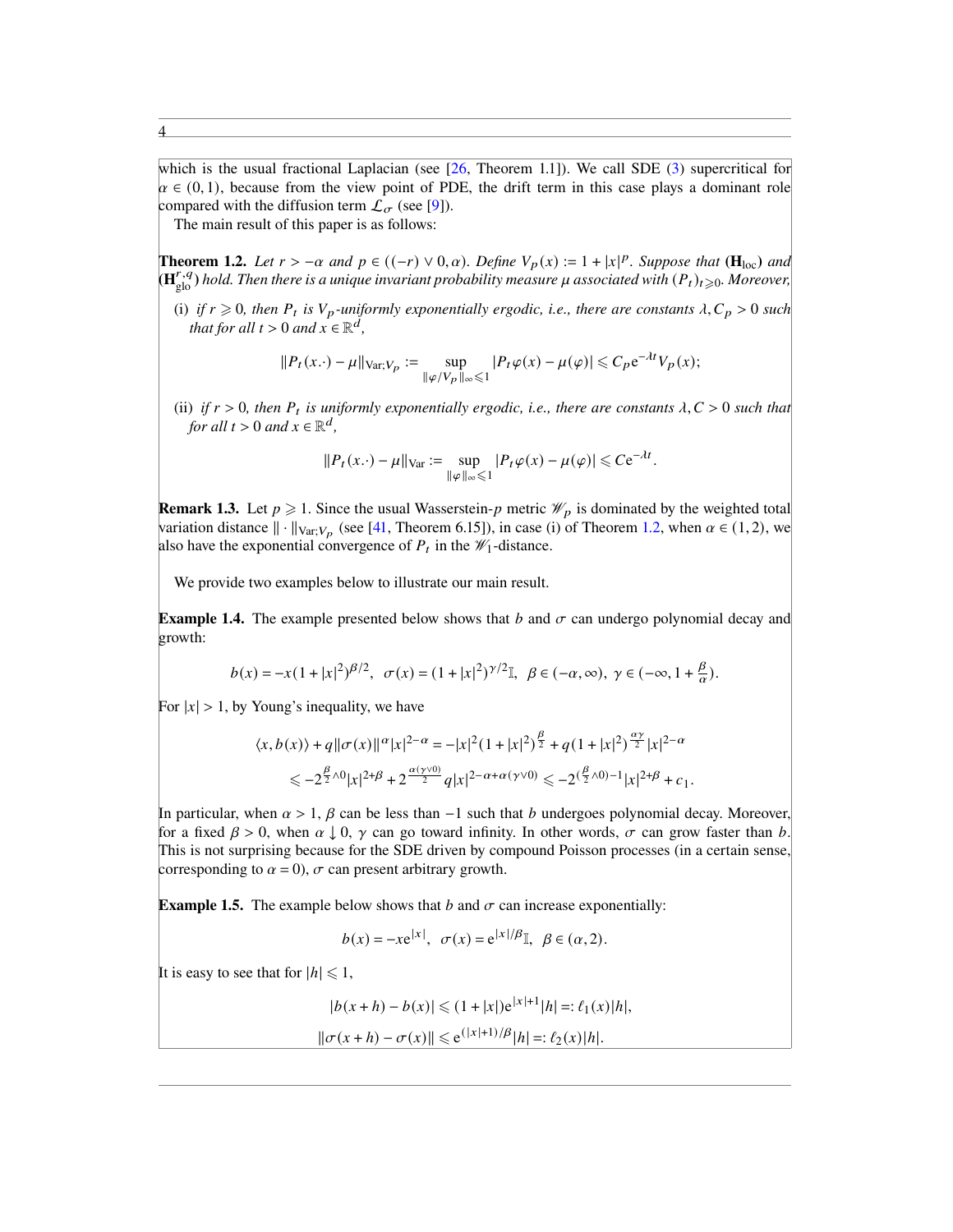*Ergodicity of supercritical SDEs driven by*  $\alpha$ -stable processes 5

Thus for any  $|x| > 1$  and  $q > 1$ , by Young's inequality, a sufficiently small  $\varepsilon_0$  can be chosen such that

$$
\langle x, b(x) \rangle + \varepsilon_0 \ell_1(x) |x| + q(||\sigma(x)|| + \varepsilon_0 \ell_2(x))^{\alpha} |x|^{2-\alpha}
$$
  
=  $-|x|^2 e^{|x|} + \varepsilon_0 (1 + |x|) |x| e^{|x|+1} + q(e^{|x|/\beta} + \varepsilon_0 e^{(|x|+1)/\beta})^{\alpha} |x|^{2-\alpha}$   
 $\leq -|x|^2 e^{|x|} + \frac{1}{4} |x|^2 e^{|x|+1} + 2q e^{\alpha |x|/\beta} |x|^{2-\alpha} \leq -\frac{1}{2} |x|^2 e^{|x|} + c_1.$ 

However, when  $\alpha \downarrow 0$ , the diffusion  $\sigma$  can increase faster than the drift b.

The ergodicity of SDE [\(3\)](#page-1-1) has been extensively studied for Brownian noise (cf. [\[3,](#page-23-12)[8](#page-23-13)[,14,](#page-23-14)[42,](#page-24-11)[44\]](#page-24-12)), and dissipativity condition  $(5)$  usually takes the form (for example, see [\[44,](#page-24-12) (7.1)])

$$
2\langle x,b(x)\rangle + ||\sigma(x)||^2 \leq -c_0|x|^2 + c_1.
$$

In recent years, there has also been significant interest in the ergodicity of SDEs driven by Lévy processes, see [\[25,](#page-24-13)[28,](#page-24-14)[43](#page-24-15)[,44\]](#page-24-12) and the references therein. To the best of our knowledge, there are at least three well-developed methods for studying the exponential ergodicity of a Markov process defined through an SDE, namely, Coupling method (cf.  $[23,25,27-30]$  $[23,25,27-30]$  $[23,25,27-30]$  $[23,25,27-30]$ ), Functional inequality method (see  $[3,7,42]$  $[3,7,42]$  $[3,7,42]$ ), and Meyn-Tweedie's minorization condition (cf. [\[15,](#page-23-16)[21](#page-23-17)[,31,](#page-24-18)[32,](#page-24-19)[34\]](#page-24-1)). Each method has its own merits and can be adapted to different situations. To construct a successful coupling when applying a coupling method, it is usually assumed that the one-sided monotone condition holds (see  $[29]$ ), that is, for some  $R > 0$ ,

$$
\langle x - y, \nabla U(x) - \nabla U(y) \rangle \ge -L|x - y|^2 \mathbf{1}_{|x - y| < R} + K|x - y|^2 \mathbf{1}_{|x - y| \ge R}.\tag{9}
$$

For the functional inequality method, it is usually assumed that the potential function U is at least  $C^2$ smooth and that the associated process is reversible, that is, the associated generator is symmetric with respect to its invariant measure  $\mu$  (see [\[3](#page-23-12)[,42\]](#page-24-11)). As the obvious advantage of this method, the quantitative convergence rate can be calculated from the parameters. Finally, Meyn-Tweedie's approach is based on the Lyapunov estimates and verifying the strong Feller property and irreducibility for the associated semigroup.

To prove our main theorem, we adopt the Meyn-Tweedie method. It is known that the strong Feller property reflects the regularization effects of the noise and is usually related to the continuity of the transition density of a Markov process with respect to the starting point. There are many ways to establish the strong Feller property, such as, the gradient estimates and Harnack's inequalities, etc.. For the irreducibility, when the driving noise is Brownian motion, there are several methods, i.e., by solving the control problem [\[32\]](#page-24-19), by using Girsanov's transformation [\[44\]](#page-24-12), or by applying the classical sup-ported theorem of an SDE [\[6\]](#page-23-18). However, when the driven noise is an  $\alpha$ -stable noise, the above method for irreducibility is no longer effective. In [\[44\]](#page-24-12), we directly verified the positivity of the Dirichlet heat kernel using a localization method. Therein, this is restricted to  $\alpha \in (1,2)$  because the heat kernel of the operator in this case is comparable with that of the fractional Laplacian  $\Delta^{\frac{\alpha}{2}}$ . In a recent study [\[33\]](#page-24-0), when the conditions in  $(H_{loc})$  hold globally, that is, the constant  $C_m$  does not depend on m and  $\ell_1(x), \ell_2(x)$  are constants, we obtain the following two-sided estimates for the density of SDE [\(3\)](#page-1-1), i.e. for any  $T > 0$  and a certain  $C > 1$ , and for all  $t \in (0, T]$  and  $x, y \in \mathbb{R}^d$ ,

$$
C^{-1}t(t^{\frac{1}{\alpha}} + |\theta_t(x) - y|)^{-d-\alpha} \leq p(t, x, y) \leq Ct(t^{\frac{1}{\alpha}} + |\theta_t(x) - y|)^{-d-\alpha},
$$
\n(10)

where  $\theta_t(x)$  solves the following regularized ODE

<span id="page-4-0"></span>
$$
\dot{\theta}_t(x) = b * \phi_{t^{1/\alpha}}(\theta_t(x)), \ \theta_0(x) = x,\tag{11}
$$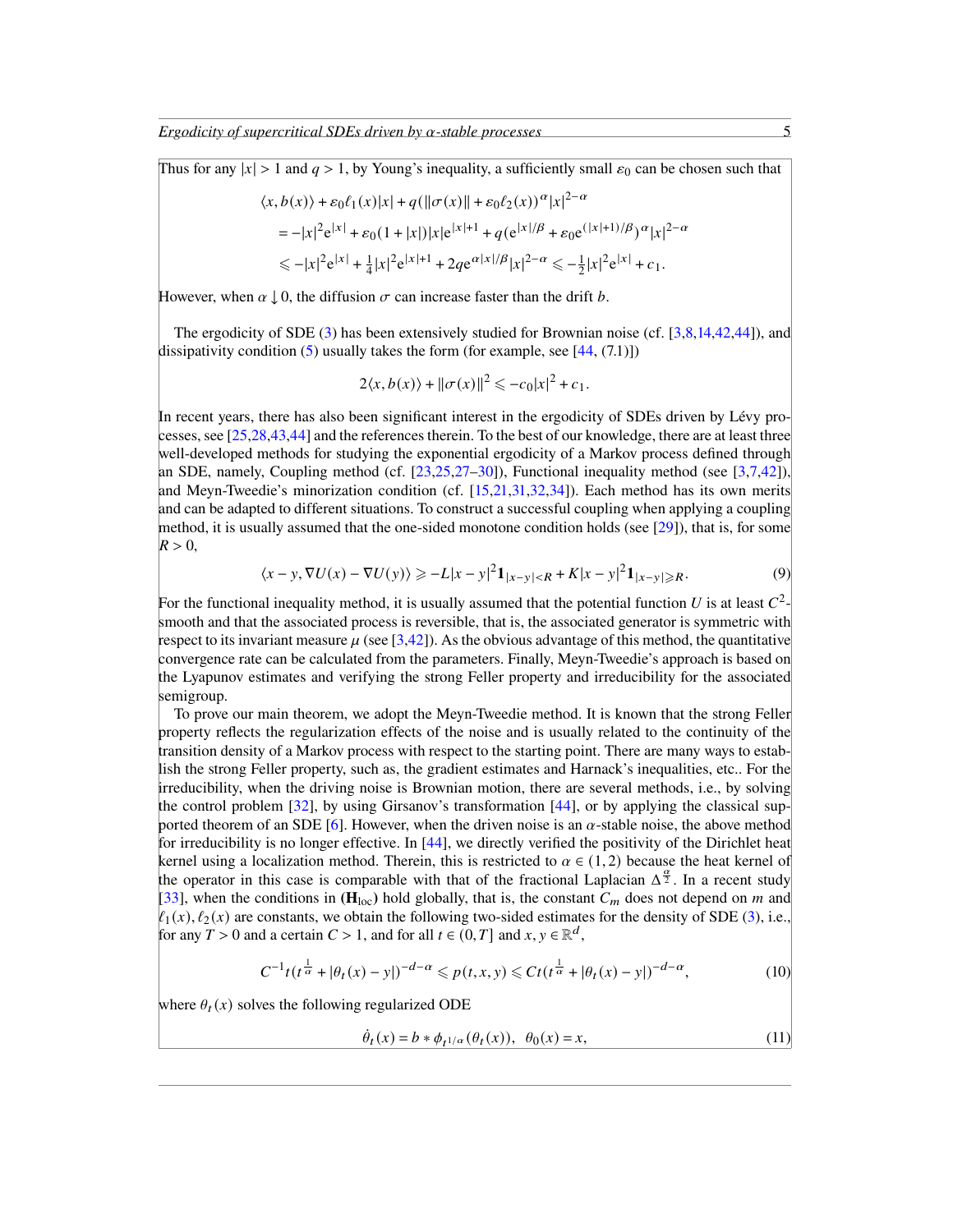where  $(\phi_{\varepsilon})_{\varepsilon>0}$  represents a family of standard mollifiers. The above estimates still allow us to demonstrate the irreducibility of  $P_t$  by localization. For the existence of invariant measures, we use the standard Krylov-Bogoliubov's theorem by showing certain Lyapunov's type estimates.

The remainder of this paper is organized as follows. In Section 2, we recall some basic notions regarding the ergodicity of the Markov processes. These notions used are standard in the literature (see [\[14](#page-23-14)[,36\]](#page-24-21)). Moreover, we also prove a general criterion for the irreducibility of a Markov process in terms of the heat kernel estimates, which is motivated by the studies in [\[11\]](#page-23-19) and [\[44\]](#page-24-12). In Section 3, we prove our main result Theorem [1.2.](#page-3-1) For the existence of invariant measures, using the classical Krylov-Bogoliubov's method, we show the Lyapunov type estimates for  $X_t(x)$ . For the uniqueness of the invariant measure as well as the exponential ergodicity, we show the strong Feller property and the irreducibility of  $P_t$  based on the heat kernel estimates and suitable localization and smoothing arguments. In Section 4, we present an application of our main results to the heavy-tailed sampling. In the Appendix, the proof of weak convergence for mollifying SDEs is provided for convenience.

We conclude this introduction by mentioning the following conventions: With or without a subscript, letter  $C$  denotes an unimportant constant, whose value may change in different places. In addition, we use  $A \preceq_C B$  and  $A \preceq_C B$  to denote  $C^{-1}B \leq A \leq CB$  and  $A \leq CB$  for a certain constant  $C \geq 1$ respectively. Moreover, for  $a, b \in \mathbb{R}$ , we denote  $a \wedge b := \min\{a, b\}$  and  $a \vee b := \max\{a, b\}$ .

### 2. Preliminaries

In this section, we prepare some notions and criterions about the ergodicity and irreducibility of general Markov processes in Euclidean spaces. Fix  $N \in \mathbb{N}$ . Let  $\mathbb{D}$  be the space of all cádlág functions from  $[0, \infty)$  to  $\mathbb{R}^N$ , which is endowed with the Skorokhod topology so that D becomes a Polish space. Let  $X_t(\omega) := \omega_t$  be the coordinate process over  $\mathbb{D}$ . For  $s > 0$ , let  $\theta_s : \mathbb{D} \to \mathbb{D}$  be the shift operator:

$$
\theta_s(\omega)(t) = \omega(t+s), \ \ t \geq 0.
$$

Let  $(\mathbb{P}_x)_{x\in\mathbb{R}^N}$  be a family of probability measures over D so that  $\mathscr{M} := \{(X_t)_{t\geqslant 0}, (\mathbb{P}_x)_{x\in\mathbb{R}^N}\}$  forms a family of Markov processes with regard to the natural filtration  $(\mathscr{F}_t)_{t\geq0}$ . More precisely,

(i) For each  $x \in \mathbb{R}^N$ ,  $\mathbb{P}_x(X_0 = x) = 1$ .

(ii) For each  $A \in \mathcal{B}(\mathbb{D})$ ,  $x \mapsto \mathbb{P}_x(A)$  is Borel measurable.

(iii) For any  $s > 0$  and  $A \in \mathcal{B}(\mathbb{D})$ , it holds that

<span id="page-5-0"></span>
$$
\mathbb{P}_X(A \circ \theta_s | \mathcal{F}_s) = \mathbb{P}_{X_s}(A). \tag{12}
$$

Let  $\mathcal{B}_b(\mathbb{R}^N)$  be the space of all bounded measurable functions over  $\mathbb{R}^N$ . For  $t \geq 0$  and  $f \in \mathcal{B}_b(\mathbb{R}^N)$ , the semigroup associated with  $\mathcal M$  is defined by

$$
P_t f(x) := \mathbb{E}_x f(X_t), \quad x \in \mathbb{R}^N,
$$

where  $\mathbb{E}_x$  denotes the expectation with respect to  $\mathbb{P}_x$ . The following notions are standard and can be found in [\[14,](#page-23-14) Chapter 11] or [\[34,](#page-24-1) Chapter 16].

(1) A probability measure  $\mu \in \mathcal{P}(\mathbb{R}^N)$  is called an invariant probability measure of  $(P_t)_{t \geqslant 0}$ , if

$$
\mu(P_t f) = \mu(f), \ \forall t \geq 0, \ f \in \mathcal{B}_b(\mathbb{R}^N).
$$

6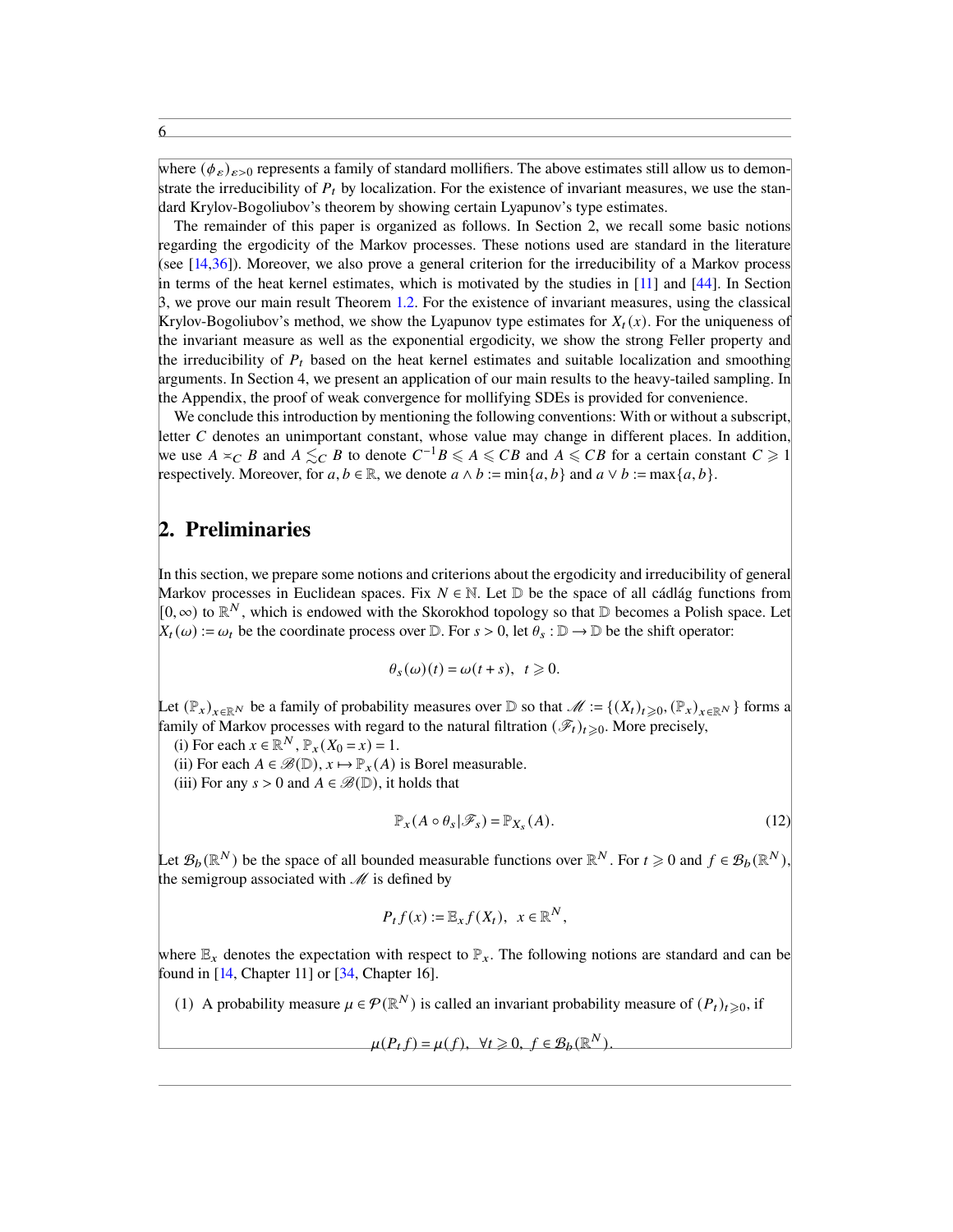*Ergodicity of supercritical SDEs driven by*  $\alpha$ -stable processes 7

(2) We call  $(P_t)_{t\geqslant0}$  ergodic, if there exists a unique invariant probability measure  $\mu$  of  $(P_t)_{t\geqslant0}$ , equivalently, (see [\[14,](#page-23-14) Theorem 11.9]), for any  $x \in \mathbb{R}^N$  and  $f \in \mathcal{B}_b(\mathbb{R}^N)$ ,

$$
\lim_{t \to \infty} \frac{1}{t} \int_0^t P_s f(x) \mathrm{d} s = \mu(f).
$$

(3) Let  $V : \mathbb{R}^N \to [1, \infty)$  be a measurable function. We call  $(P_t)_{t \geq 0}$  be V-uniformly exponentially ergodic if there are constants  $C, \lambda > 0$  and an invariant probability measure  $\mu$  such that

$$
\sup_{\|\phi/V\|_{\infty}\leq 1} |P_t\phi(x) - \mu(\phi)| \leq C e^{-\lambda t} V(x), \ \ t\geq 0, \ x \in \mathbb{R}^N.
$$

In particular, if  $V \equiv 1$ , then we call  $(P_t)_{t \geq 0}$  be uniformly exponentially ergodic.

- (4)  $(P_t)_{t\geqslant 0}$  is said to be strong Feller, if  $P_t f \in C_b(\mathbb{R}^N)$  for any  $t > 0$  and  $f \in \mathcal{B}_b(\mathbb{R}^N)$ .
- (5)  $(P_t)_{t\geqslant 0}$  is called irreducible, if for any  $t > 0$ , open ball B and  $x \in \mathbb{R}^N$ ,  $P_t \mathbf{1}_B(x) > 0$ .

The following general result is taken from [\[21,](#page-23-17) Theorem 2.5].

<span id="page-6-4"></span>**Theorem 2.1.** *Suppose that*  $(P_t)_{t\geq0}$  *is strong Feller and irreducible. If there are*  $p, \lambda > 0$  *and*  $C_1, C_2 > 0$ 0 *such that*

$$
\mathbb{E}_x |X_t|^p \leqslant C_1 |x|^p e^{-\lambda t} + C_2, \quad t \geqslant 0, \ x \in \mathbb{R}^N,
$$

*then*  $(P_t)_{t\geqslant 0}$  *is* V-uniformly exponentially ergodic with  $V(x) = 1 + |x|^p$ . If there are  $p, T_0, C_3 > 0$  such *that*

$$
\mathbb{E}_x |X_t|^p \leq C_3, \quad t \geq T_0, \ x \in \mathbb{R}^N,
$$

*then*  $(P_t)_{t\geqslant0}$  *is uniformly exponentially ergodic.* 

Next we present a general criterion for irreducibility in terms of the heat kernel estimates. We believe that it could be used in other cases. Let  $\rho : (0, \infty) \times (0, \infty) \to (0, \infty)$  be a continuous function with the properties that for any  $t > 0$ ,  $r \mapsto \rho(t, r)$  is decreasing on  $(0, \infty)$ , and for any  $0 < \delta < T < \infty$ ,

<span id="page-6-2"></span><span id="page-6-1"></span>
$$
\sup_{t \in [\delta, T]}\sup_{r>0} \rho(t, r) < \infty. \tag{13}
$$

We make some assumptions about the Markov process  $M$ :

(A<sub>1</sub>) We suppose that for each  $t > 0$ , with respect to  $\mathbb{P}_x$ ,  $X_t$  admits a family of transition probability density function  $p(t, x, y)$  in  $\mathbb{R}^N$  so that

$$
\mathbb{P}_x(X_t \in A) = \int_A p(t, x, y) \, dy, \ \ \forall A \in \mathcal{B}(\mathbb{R}^N), \ t > 0, \ x \in \mathbb{R}^N. \tag{14}
$$

Moreover,  $t \mapsto X_t$  is stochastically continuous, equivalently,

<span id="page-6-3"></span><span id="page-6-0"></span>
$$
\mathbb{P}_x(X_t \neq X_{t-}) = 0, \ \forall t > 0, x \in \mathbb{R}^N. \tag{15}
$$

(A<sub>2</sub>) We suppose that for any  $T > 0$ , there are constants  $\lambda_0$ ,  $C_0 \ge 1$  such that for any  $t \in (0, T]$  and  $x \in \mathbb{R}^N$ , and for Lebesgue almost all  $y \in \mathbb{R}^N$ ,

$$
C_0^{-1}\rho(t,\lambda_0\Gamma_t(x,y)) \leqslant p(t,x,y) \leqslant C_0\rho(t,\Gamma_t(x,y)/\lambda_0),\tag{16}
$$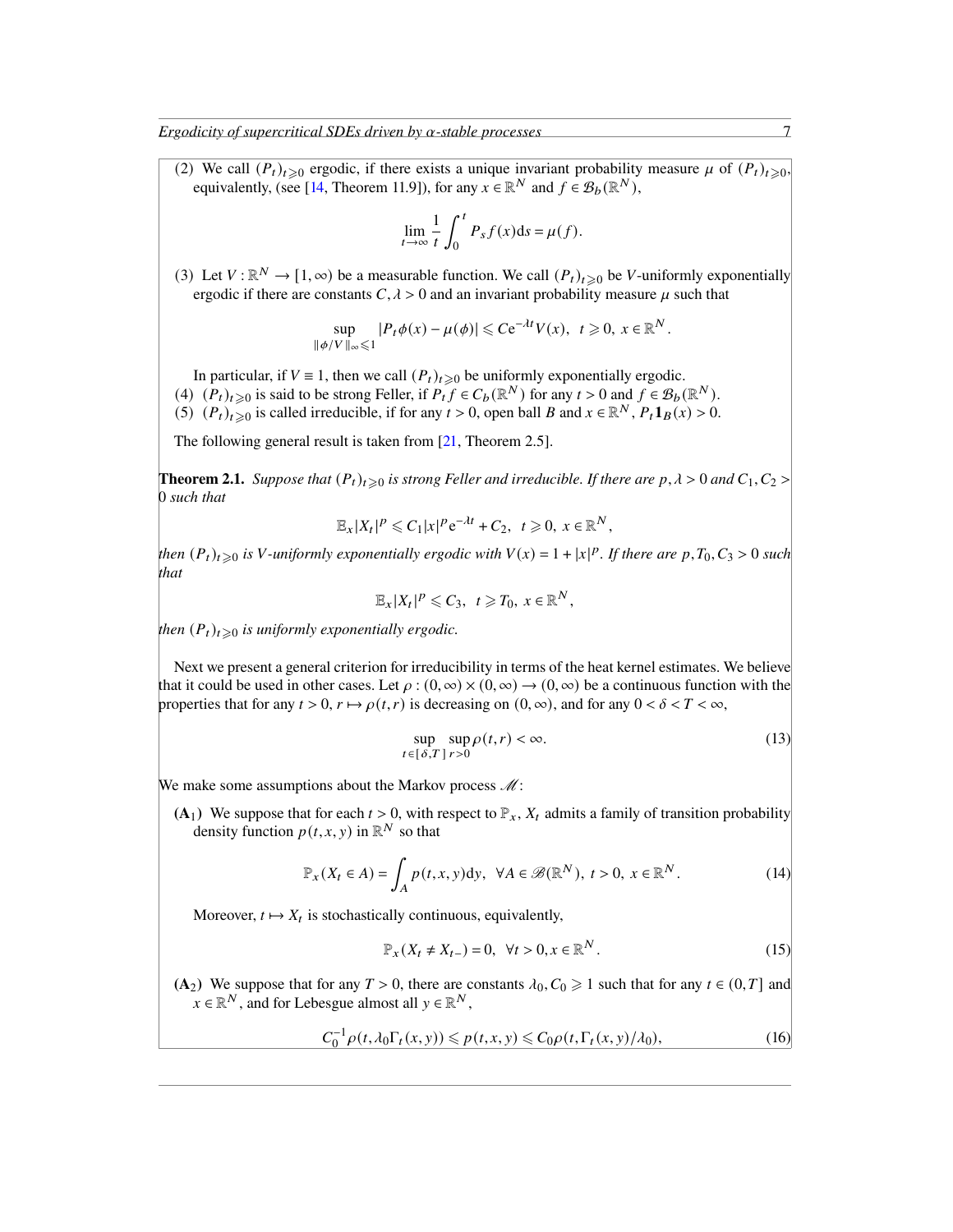where  $\Gamma_t(x, y) : (0, \infty) \times \mathbb{R}^N \times \mathbb{R}^N \to (0, \infty)$  is a measurable function, and for each  $y \in \mathbb{R}^N$ ,

 $(t, x) \mapsto \Gamma_t(x, y)$  is continuous.

**Remark 2.2.** In (A<sub>2</sub>), for the standard Gaussian case, one usually takes  $\rho(t,r) = t^{-d/2}e^{-r^2/t}$  and  $\Gamma_t(x, y) = |x - y|$ . For the  $\alpha$ -stable case, if  $\alpha \in [1, 2)$ , one takes  $\rho(t, r) = t(t^{1/\alpha} + r)^{-d-\alpha}$  and  $\Gamma_t(x, y) = |x - y|$ ; and if  $\alpha \in (0, 1)$ , one takes  $\Gamma_t(x, y) = |x - \theta_t(y)|$ , where  $\theta_t(y)$  is the ODE flow associated with drift  $b$  (see [\(11\)](#page-4-0) above). We would like to emphasize that we do not make any continuity assumption about  $y \mapsto p(t, x, y)$ . Usually, the regularity of the density requires more regular coefficients in the theory of SDEs.

Let D be an open subset of  $\mathbb{R}^N$ . The exit time of  $X_t$  from D is defined by  $\tau_D := \inf \{ t > 0, X_t \notin D \}$ . We have a general result on irreducibility.

<span id="page-7-4"></span>**Theorem 2.3.** Let  $D_0 \in D$  be two connected domains of  $\mathbb{R}^N$  so that D has Lebesgue-zero measure *boundary. Suppose that*  $(A_1)$  *and*  $(A_2)$  *hold, and the above*  $\Gamma_t(x, y)$  *and*  $\rho(t, r)$  *satisfy the following conditions stating that there are*  $t_0, \delta_0 > 0$  *small enough and functions*  $\ell_0(t)$ *,*  $\ell_1(t)$  *defined on*  $(0, t_0]$ *such that for all*  $t \in (0, t_0]$ ,  $y_0 \in D_0$ ,  $x, y \in B_{\delta_0}(y_0) \subset D_0$  and  $x' \notin D$ ,

<span id="page-7-1"></span><span id="page-7-0"></span>
$$
\Gamma_t(x, y) \leq \ell_0(t), \ \Gamma_t(x', y) \geq \ell_1(t), \tag{17}
$$

*and for the*  $C_0$ ,  $\lambda_0$  *in* [\(16\)](#page-6-0),  $t \mapsto \rho(t, \ell_1(t)/\lambda_0)$  *is increasing on* (0,  $t_0$ ]*, and* 

<span id="page-7-3"></span>
$$
C_0^{-1} \rho(t, \lambda_0 \ell_0(t)) \geq 2C_0 \rho(t, \ell_1(t)/\lambda_0).
$$
 (18)

*Then for any*  $x_0, y_0 \in D_0$  *and*  $r_1, r_2 < \text{dist}(D_0, D^c)$ ,

$$
\inf_{x \in B_{r_1}(x_0)} \mathbb{P}_x\Big(X_t \in B_{r_2}(y_0); t < \tau_D\Big) \geq c_0 > 0,\tag{19}
$$

*where*  $c_0$  *only depends on*  $\rho$ ,  $\lambda_0$ ,  $C_0$ ,  $t_0$ ,  $\delta_0$  *and*  $r_1$ ,  $r_2$ ,  $x_0$ ,  $y_0$ ,  $D_0$ ,  $D$ .

**Proof.** Let  $t_0$  and  $\delta_0$  be as in the assumptions. We divide the proofs into two steps.

(i) In this step we show that for all  $y_0 \in D_0$ ,  $\delta \in (0, \frac{\delta_0}{2}]$  and  $t \in (0, t_0]$ ,

$$
\inf_{x \in B_{2\delta}(y_0)} \mathbb{P}_x\Big(X_t \in B_{\delta}(y_0); t < \tau_D\Big) \geqslant C_0 \rho\big(t, \ell_1(t)/\lambda_0\big) |B_{\delta}(y_0)| > 0. \tag{20}
$$

Fix  $s \in (0, t)$  and  $n \in \mathbb{N}$ . We define a stopping time  $T_n$  as follows:

$$
T_n = \begin{cases} ks2^{-n} & \text{if } (k-1)s2^{-n} \leq \tau_D < ks2^{-n}, \ k = 1, 2, \dots, 2^n, \\ \infty & \text{if } \tau_D \geq s. \end{cases}
$$

Clearly, on  $\{\tau_D < s\},\$ 

<span id="page-7-2"></span> $s \geq T_n \perp \tau_D$  as  $n \to \infty$ .

For any bounded  $A \in \mathcal{B}(D)$ , by the Markov property and [\(14\)](#page-6-1), we have

$$
\mathbb{P}_x(X_t \in A; \tau_D < s) = \sum_{k=1}^{2^n} \mathbb{P}_x(X_t \in A; (k-1)s2^{-n} \leq \tau_D < k s2^{-n}) = \sum_{k=1}^{2^n} \mathbb{P}_x(X_t \in A; T_n = k s2^{-n})
$$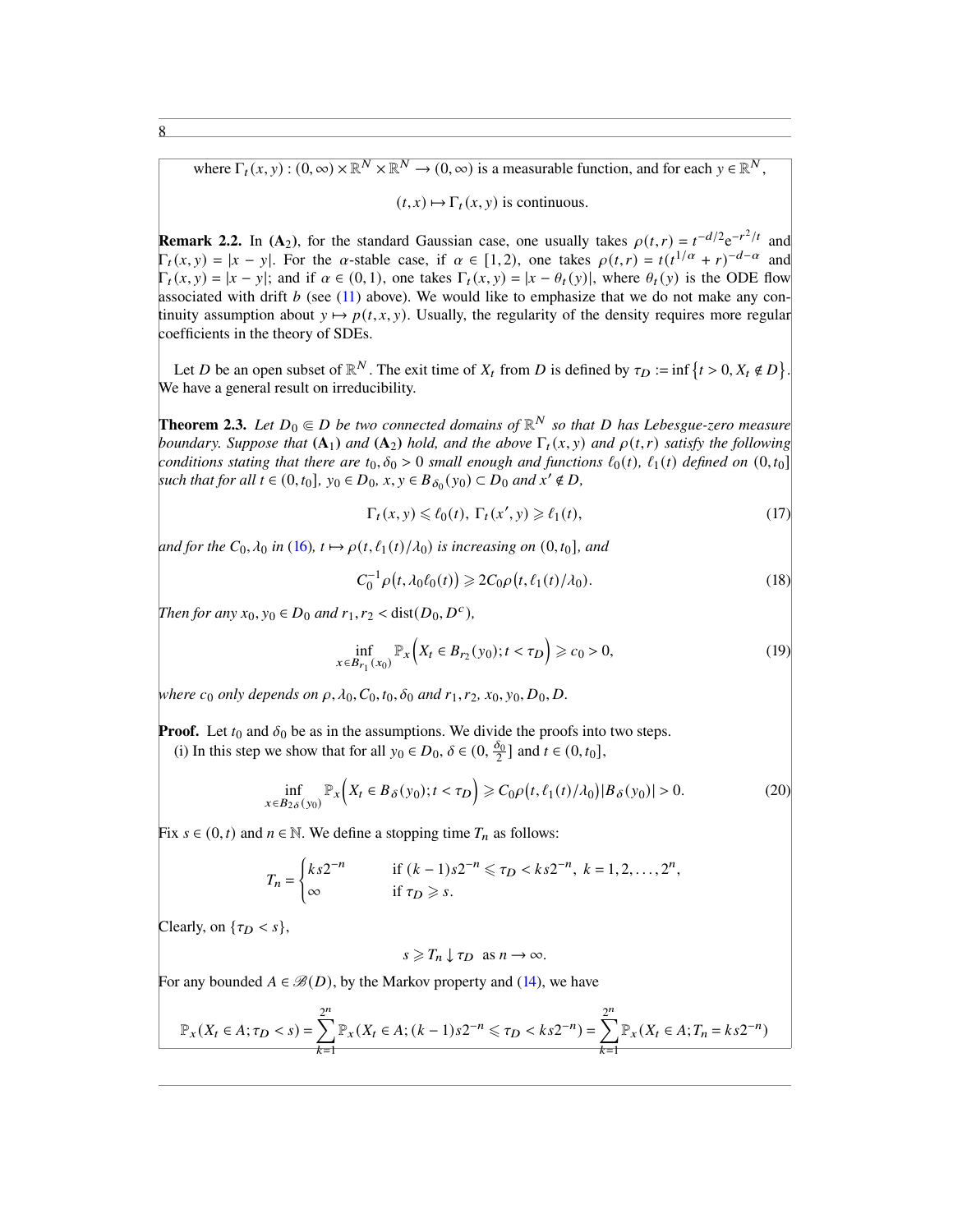$$
= \sum_{k=1}^{2^n} \mathbb{E}_x \Big( \mathbb{P}_{X_{T_n}} (X_{t-T_n} \in A); T_n = k s 2^{-n} \Big)
$$
  
\n
$$
= \sum_{k=1}^{2^n} \mathbb{E}_x \Big( \int_A p(t - T_n, X_{T_n}, y) dy; T_n = k s 2^{-n} \Big)
$$
  
\n
$$
= \mathbb{E}_x \Big( \int_A p(t - T_n, X_{T_n}, y) dy; \tau_D < s \Big)
$$
  
\n
$$
\overset{(16)}{\leq} C_0 \mathbb{E}_x \Big( \int_A \rho(t - T_n, \Gamma_{t-T_n}(X_{T_n}, y) / \lambda_0) dy; \tau_D < s \Big)
$$

Letting  $n \rightarrow \infty$  and by [\(13\)](#page-6-2) and the dominated convergence theorem, we get

$$
\mathbb{P}_x(X_t \in A; \tau_D < s) \leq C_0 \mathbb{E}_x \left( \int_A \rho \big( t - \tau_D, \Gamma_{t - \tau_D}(X_{\tau_D}, y) / \lambda_0 \big) dy; \tau_D < s \right).
$$

.

Below we take  $A = B_\delta(y_0)$ . For  $y \in B_\delta(y_0)$ , since  $X_{\tau_D} \notin D$  and  $r \to \rho(t - \tau_D, r)$  is decreasing,  $t \mapsto$  $\rho(t, \ell_1(t)/\lambda_0)$  is increasing, by [\(17\)](#page-7-0) we have

$$
\rho(t-\tau_D,\Gamma_{t-\tau_D}(X_{\tau_D},y)/\lambda_0)\leqslant\rho\big(t-\tau_D,\ell_1(t-\tau_D)/\lambda_0\big)\leqslant\rho\big(t,\ell_1(t)/\lambda_0\big).
$$

Hence, for any  $s < t$ ,

$$
\mathbb{P}_{x}\Big(X_t\in B_{\delta}(y_0);\tau_D
$$

By  $(15)$  and  $(16)$ , we have

$$
\mathbb{P}_x(\tau_D = t) = \mathbb{P}_x(\tau_D = t, X_t \in \partial D) + \mathbb{P}_x(\tau_D = t, X_t \notin \partial D, X_s \in D, s < \tau_D) \\
\leq \mathbb{P}_x(X_t \in \partial D) + \mathbb{P}_x(X_t \neq X_{t-}) = 0.
$$

Thus, by the lower bound in [\(16\)](#page-6-0) and the above estimates, we arrive at

$$
\mathbb{P}_x\Big(X_t \in B_\delta(y_0); t < \tau_D\Big) = \mathbb{P}_x\Big(X_t \in B_\delta(y_0)\Big) - \mathbb{P}_x\Big(X_t \in B_\delta(y_0); \tau_D < t\Big) \\
= \int_{B_\delta(y_0)} p(t, x, y) dy - \lim_{s \uparrow t} \mathbb{P}_x\Big(X_t \in B_\delta(y_0); \tau_D < s\Big) \\
\geq \int_{B_\delta(y_0)} \Big(C_0^{-1} \rho\big(t, \lambda_0 \Gamma_t(x, y)\big) - C_0 \rho\big(t, \ell_1(t)/\lambda_0\big)\Big) dy.
$$

For  $x \in B_{2\delta}(y_0), y \in B_{\delta}(y_0)$ , since  $r \to \rho(t, r)$  is decreasing, by [\(17\)](#page-7-0), we obtain

$$
\mathbb{P}_x\Big(X_t \in B_{\delta}(y_0); t < \tau_D\Big) \geqslant \Big(C_0^{-1} \rho\big(t, \lambda_0 \ell_0(t)\big) - C_0 \rho\big(t, \ell_1(t)/\lambda_0\big)\Big) |B_{\delta}(y_0)|
$$
\n
$$
\stackrel{(18)}{\geqslant} C_0 \rho\big(t, \ell_1(t)/\lambda_0\big) |B_{\delta}(y_0)|,
$$

and then get  $(20)$ .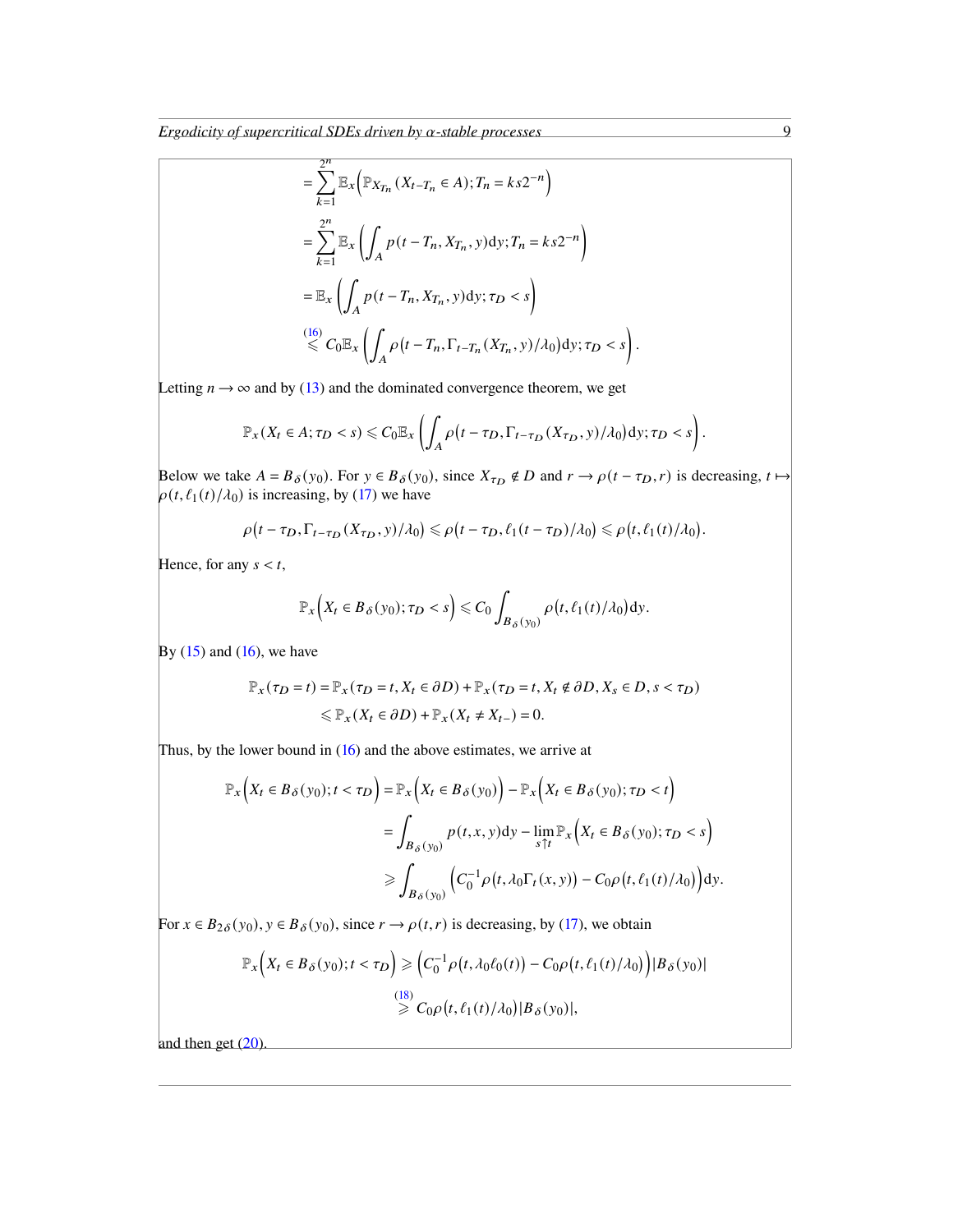(ii) By [\(14\)](#page-6-1), there is a density  $p^D(t, x, y)$  so that for each  $A \in \mathcal{B}(D)$ ,

<span id="page-9-0"></span>
$$
\int_A p^D(t, x, y) dy = \mathbb{P}_x(X_t \in A; t < \tau_D).
$$

Moreover, by the Markov property, we have for each  $0 < s < t$ ,

$$
\int_{A} p^{D}(t,x,y)dy = \int_{D} p^{D}(s,x,z)dz \int_{A} p^{D}(t-s,z,y)dy.
$$
\n(21)

Indeed, by  $s + \tau_D \circ \theta_s = \tau_D$  on  $\{s < \tau_D\}$  and [\(12\)](#page-5-0),

$$
\mathbb{P}_x(X_t \in A; t < \tau_D) = \mathbb{E}_x \Big( \mathbb{P}_x \big( X_t \in A; t < \tau_D | \mathscr{F}_s \big) \Big)
$$
\n
$$
= \mathbb{E}_x \Big( \mathbb{P}_x \big( X_{t-s} \circ \theta_s \in A; t < s + \tau_D \circ \theta_s, s < \tau_D | \mathscr{F}_s \big) \Big)
$$
\n
$$
= \mathbb{E}_x \Big( \mathbb{P}_{X_s} \big( X_{t-s} \in A; t - s < \tau_D \big); s < \tau_D \Big)
$$
\n
$$
= \int_D p^D(s, x, z) \int_A p^D(t - s, z, y) \, dy \, dz.
$$

Let  $x_0 \in D_0$ . Since  $D_0$  is connected, there is a continuous curve  $C \subset D_0$  connecting  $x_0$  and  $y_0$ . Let

 $\delta := (\text{dist}(D_0, \partial D) \wedge \delta_0)/4.$ 

It is easy to see that there exists  $n \in \mathbb{N}$  large enough and  $\{x_i, i = 0, 1, \dots, n + 1\} \subset C$  such that

$$
t \le nt_0
$$
,  $x_i \in B_{\delta}(x_{i-1})$ ,  $i = 1, \dots, n+1$ ,  $B_{\delta}(x_{n+1}) \subset B_{r_2}(y_0)$ .

For each  $j = 1, \dots, n + 1$ , since  $B_{\delta}(x_{j-1}) \subset B_{2\delta}(x_j)$ , by what we have proved in Step (i),

$$
\inf_{y_{j-1} \in B_{\delta}(x_{j-1})} \int_{B_{\delta}(x_j)} p^D(\frac{t}{n}, y_{j-1}, y_j) dy_j \ge \inf_{y_{j-1} \in B_{2\delta}(x_j)} \int_{B_{\delta}(x_j)} p^D(\frac{t}{n}, y_{j-1}, y_j) dy_j
$$
  

$$
\ge C_0 \rho(\frac{t}{n}, \ell_1(\frac{t}{n})/ \lambda_0) |B_{\delta}(y_0)| > 0.
$$

Hence, for all  $x \in B_\delta(x_0)$ , by [\(21\)](#page-9-0),

$$
\int_{B_{r_2}(y_0)} p^D(t, x, y) dy = \int_D p^D(\frac{t}{n}, x, y_1) dy_1 \cdots \int_D p^D(\frac{t}{n}, y_{n-1}, y_n) dy_n \int_{B_{r_2}(y_0)} p^D(\frac{t}{n}, y_n, y) dy
$$
  
\n
$$
\geq \int_{B_{\delta}(x_1)} p^D(\frac{t}{n}, x, y_1) dy_1 \cdots \int_{B_{\delta}(x_n)} p^D(\frac{t}{n}, y_{n-1}, y_n) dy_n \int_{B_{\delta}(x_{n+1})} p^D(\frac{t}{n}, y_n, y) dy
$$
  
\n
$$
\geq (C_0 \rho(\frac{t}{n}, \ell_1(\frac{t}{n})/\lambda_0) |B_{\delta}(y_0)|)^{n+1}.
$$

Thus,

$$
\inf_{x \in B_{\delta}(x_0)} \mathbb{P}_x\Big(X_t \in B_{r_2}(y_0); t < \tau_D\Big) \geqslant \Big(C_0\rho\big(\frac{t}{n}, \ell_1\big(\frac{t}{n}\big)/\lambda_0\big)|B_{\delta}(y_0)|\Big)^{n+1} > 0,
$$

 $\Box$ 

which implies [\(19\)](#page-7-3) by the finitely covering technique.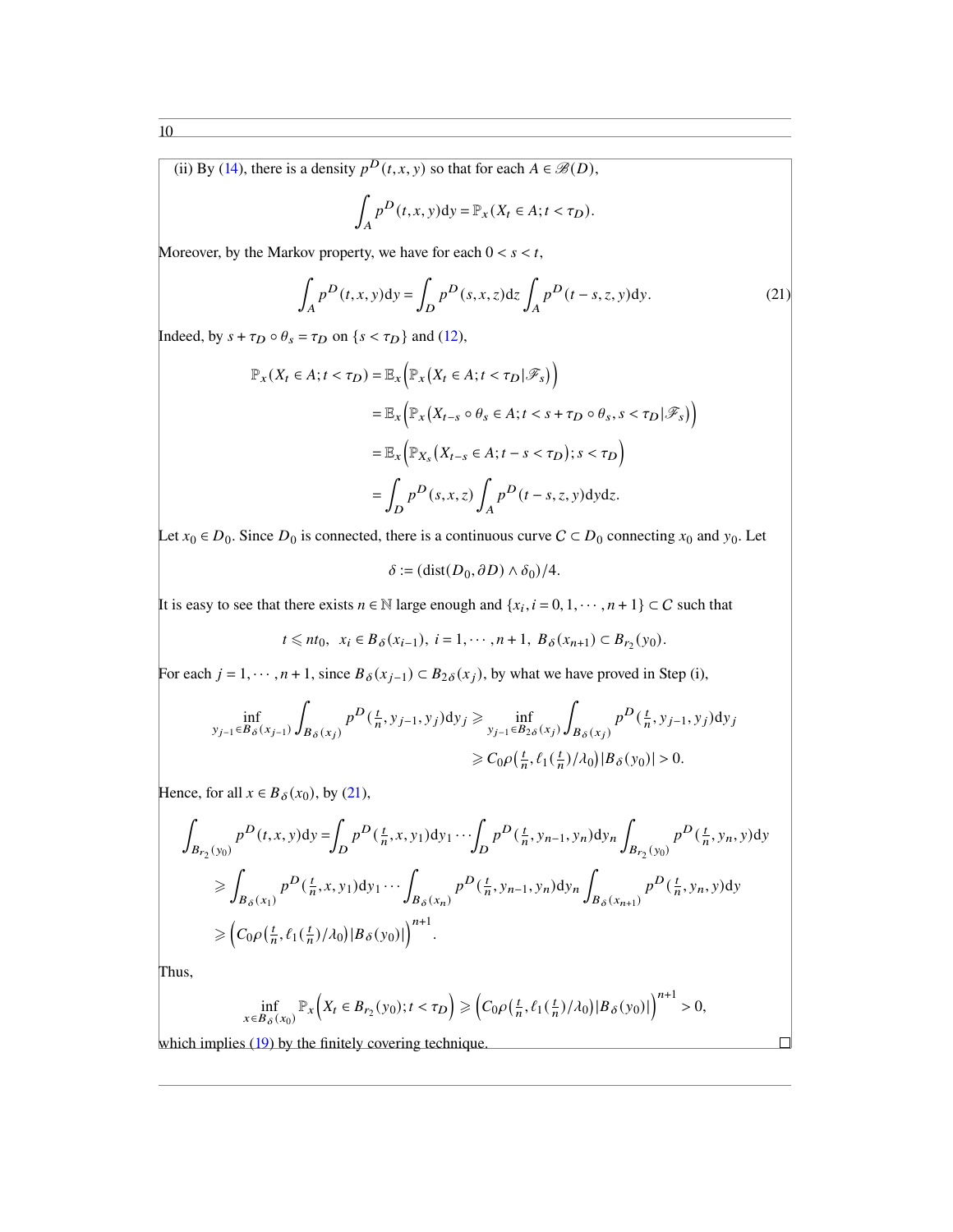# 3. Proof of Theorem [1.2](#page-3-1)

In this section, we prove Theorem [1.2](#page-3-1) by verifying the conditions in Theorem [2.1.](#page-6-4) Below we fix

<span id="page-10-2"></span><span id="page-10-1"></span><span id="page-10-0"></span>
$$
r > -\alpha, \ \ p \in ((-r) \vee 0, \alpha),
$$

and define

$$
V_p(x) := (1+|x|^2)^{p/2}, \quad q := \frac{2^{3+2\alpha} \Gamma(\frac{d+\alpha}{2})}{\Gamma(\frac{d}{2}) \Gamma(\frac{2-\alpha}{2})} \left( \frac{\alpha}{2-\alpha} + \frac{\alpha}{(\alpha-p)p} \right). \tag{22}
$$

First of all, we show that  $V_p$  is a Lyapunov function of the operator  $\mathscr{L}$ .

<span id="page-10-3"></span>**Lemma 3.1.** *Suppose that*  $b, \sigma$  *are locally bounded and for some*  $c_0, c_1 > 0$ *,* 

$$
q \|\sigma(x)\|^{\alpha} |x|^{2-\alpha} + \langle x, b(x) \rangle \leq -c_0 |x|^{2+r} + c_1, \ |x| > 1.
$$
 (23)

*Then there are*  $\kappa_0, \kappa_1 > 0$  *such that for all*  $x \in \mathbb{R}^d$ ,

$$
\mathcal{L}V_p(x) = \mathcal{L}_{\sigma}V_p(x) + \langle b(x), \nabla V_p(x) \rangle \le -\kappa_0 V_p(x)^{1+\frac{r}{p}} + \kappa_1. \tag{24}
$$

**Proof.** It suffices to prove [\(24\)](#page-10-1) for  $|x| > 1$ . By [\(7\)](#page-2-2), we make the following decomposition:

$$
\begin{split} c_{d,\alpha}^{-1}\mathcal{L}_{\sigma}V_p(x)=&\int_{|z|\leq\frac{|x|}{2\|\sigma(x)\|}}\left[V_p\big(x+\sigma(x)z\big)+V_p\big(x-\sigma(x)z\big)-2V_p(x\big)\right]\frac{\mathrm{d} z}{|z|^{d+\alpha}}\\ &+\int_{|z|>\frac{|x|}{2\|\sigma(x)\|}}\left[V_p\big(x+\sigma(x)z\big)+V_p\big(x-\sigma(x)z\big)-2V_p(x\big)\right]\frac{\mathrm{d} z}{|z|^{d+\alpha}}=:I_1+I_2. \end{split}
$$

For  $I_1$ , denoting by  $A(x) := (1 + |x|^2) \mathbb{I} - (2 - p)x \otimes x$ , we have

$$
\nabla^2 V_p(x) = p(1+|x|^2)^{\frac{p}{2}-2} A(x).
$$

Note that for any  $\xi \in \mathbb{R}^d$ ,

$$
\langle \xi, A(x)\xi \rangle \leq (1+|x|^2)|\xi|^2.
$$

By Taylor's expansion, for  $|z| \le \frac{|x|}{2||\sigma(x)||}$ , we have

$$
V_p(x + \sigma(x)z) + V_p(x - \sigma(x)z) - 2V_p(x) \le p|\sigma(x)z|^2 \int_0^1 \int_{-1}^1 (1 + |x + r_1r_2\sigma(x)z|^2)^{\frac{p}{2} - 1} dr_1 dr_2
$$
  

$$
\le 2p\|\sigma(x)\|^2 |z|^2 \left(1 + \frac{|x|^2}{4}\right)^{\frac{p}{2} - 1}.
$$

Hence, for  $S_d := 2\pi^{\frac{d}{2}}/\Gamma(\frac{d}{2})$  $\frac{d}{2}$ ),

$$
I_1 \leq 2p \|\sigma(x)\|^2 \left(1 + \frac{|x|^2}{4}\right)^{\frac{p}{2}-1} \int_{|z| \leq \frac{|x|}{2\|\sigma(x)\|}} |z|^{2-d-\alpha} \mathrm{d}z
$$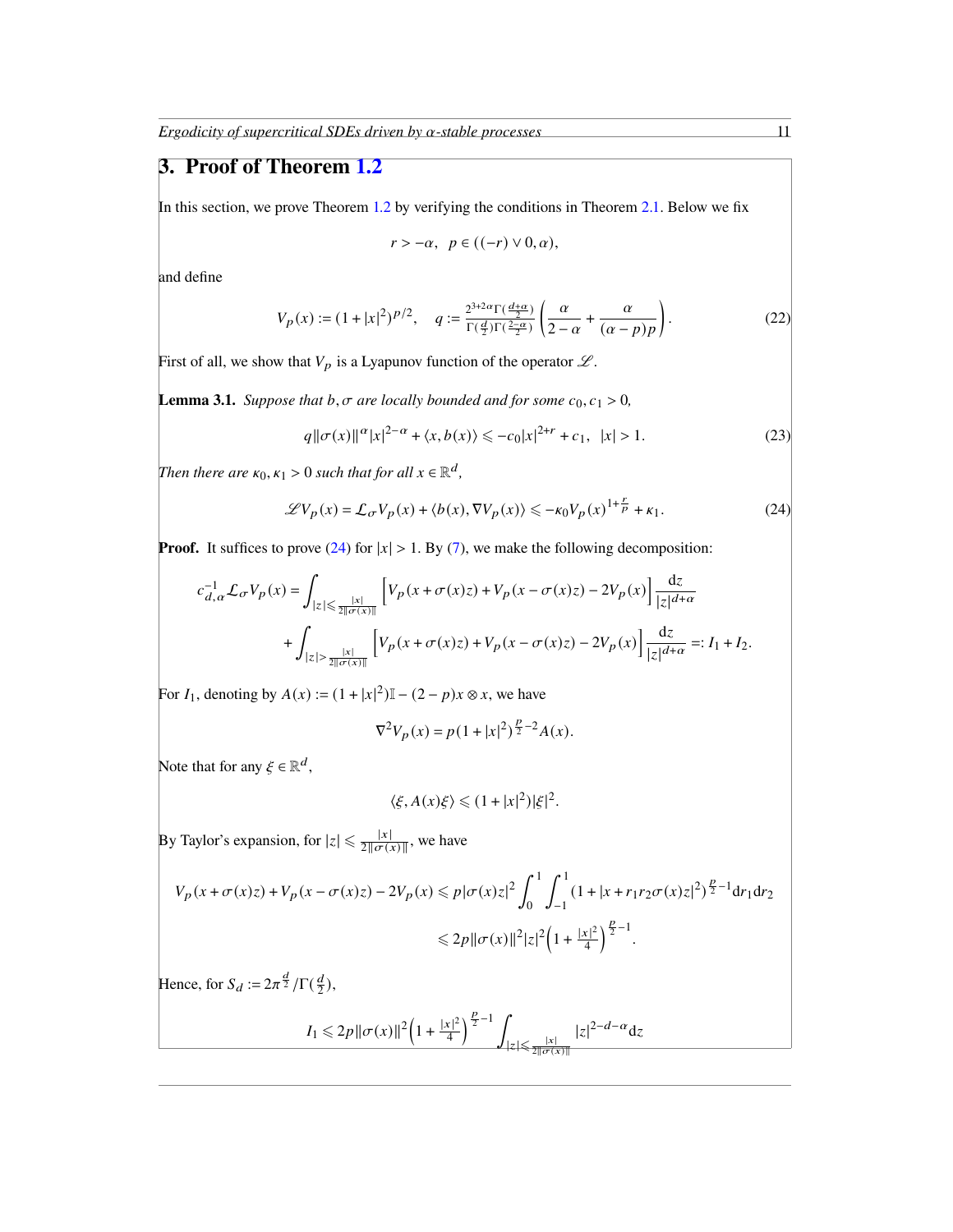$$
=2pS_d \|\sigma(x)\|^2 \left(1+\frac{|x|^2}{4}\right)^{\frac{p}{2}-1} \int_0^{\frac{|x|}{2\|\sigma(x)\|}} r^{1-\alpha} dr
$$
  

$$
\leq \frac{p2^{\alpha-p+1}S_d}{2-\alpha} \|\sigma(x)\|^{\alpha} |x|^{p-\alpha}.
$$

For  $I_2$ , noting that

$$
|(1+|x+z|^2)^{\frac{p}{2}}-(1+|x|^2)^{\frac{p}{2}}|\leq ||x+z|^2-|x|^2|^{\frac{p}{2}}\leq 2^{\frac{p}{2}}|x|^{\frac{p}{2}}|z|^{\frac{p}{2}}+|z|^p,
$$

we have

$$
I_2\leq 2\int_{|z|>\frac{|x|}{2\|\sigma(x)\|}}\left[2^{\frac{p}{2}}|x|^{\frac{p}{2}}|\sigma(x)z|^{\frac{p}{2}}+|\sigma(x)z|^p\right]\frac{\mathrm{d}z}{|z|^{d+\alpha}}\leq \frac{2^{3+\alpha}S_d}{\alpha-p}\|\sigma(x)\|^{\alpha}|x|^{p-\alpha}.
$$

Combining the above calculations and recalling [\(22\)](#page-10-0), we get for  $|x| > 1$ ,

$$
\mathcal{L}_{\sigma}V_p(x) \leqslant c_{d,\alpha}S_d\left(\frac{p2^{\alpha-p+1}}{2-\alpha}+\frac{2^{3+\alpha}}{\alpha-p}\right)\|\sigma(x)\|^{\alpha}|x|^{p-\alpha} \leqslant p2^{\frac{p}{2}-1}q\|\sigma(x)\|^{\alpha}|x|^{p-\alpha}.
$$

Thus by [\(23\)](#page-10-2) and  $\nabla V_p(x) = px(1+|x|^2)^{\frac{p}{2}-1}$ , we have

$$
\mathcal{L}_{\sigma}V_{p}(x) + \langle b(x), \nabla V_{p}(x) \rangle \leq p2^{\frac{p}{2}-1}q \|\sigma(x)\|^{\alpha}|x|^{p-\alpha} + p(1+|x|^{2})^{\frac{p}{2}-1} \langle x, b(x) \rangle
$$
  

$$
\leq p(1+|x|^{2})^{\frac{p}{2}-1} \Big(q \|\sigma(x)\|^{\alpha}|x|^{2-\alpha} + \langle x, b(x) \rangle \Big)
$$
  

$$
\leq p(1+|x|^{2})^{\frac{p}{2}-1} \Big(-c_{0}|x|^{2+r} + c_{1}\Big)
$$
  

$$
\leq -\kappa_{0}(1+|x|^{2})^{\frac{p+r}{2}} + \kappa_{1} = -\kappa_{0}V_{p}(x)^{1+\frac{r}{p}} + \kappa_{1},
$$

where in the second inequality we use  $(1+|x|^2)^{1-\frac{p}{2}} \leq 2^{1-\frac{p}{2}}|x|^{2-p}$  with  $|x| > 1$ , and  $\kappa_0 = pc_0$ .

As a consequence of the above Lyapunov-type estimate, we have (see [\[44,](#page-24-12) Lemma 7.1]):

**Lemma 3.2.** Let  $X_t(x)$  be any weak solution of SDE [\(3\)](#page-1-1) starting from x. Under the assumptions of *Lemma* [3.1,](#page-10-3) there exists a constant  $C > 0$  such that for all  $x \in \mathbb{R}^d$  and  $t > 0$ ,

$$
\left[\mathbb{E}\left(\sup_{s\in[0,t]}V_p(X_s(x))^{\frac{1}{2}}\right)\right]^2 + \mathbb{E}\left(\int_0^t V_p(X_s(x))^{1+\frac{r}{p}}ds\right) \lesssim_C V_p(x) + t,\tag{25}
$$

*and for the*  $\kappa_0$  *in* [\(24\)](#page-10-1),

$$
\mathbb{E}V_p(X_t(x)) \leq \begin{cases} e^{-\kappa_0 t} V_p(x) + C, & r = 0, \\ C(e^{-\kappa_0 t/2t^{-p/r}} + 1), & r > 0. \end{cases}
$$
 (26)

<span id="page-11-1"></span><span id="page-11-0"></span> $\Box$ 

**Proof.** Let  $N(t, dz)$  be the Poisson random measure associated with  $L_t^{\alpha}$ , i.e.,

$$
N(t,\Gamma) := \sum_{s \in (0,t]} \mathbf{1}_{\Gamma}(L_s^{\alpha} - L_{s-}^{\alpha}), \ \Gamma \in \mathscr{B}(\mathbb{R}^d).
$$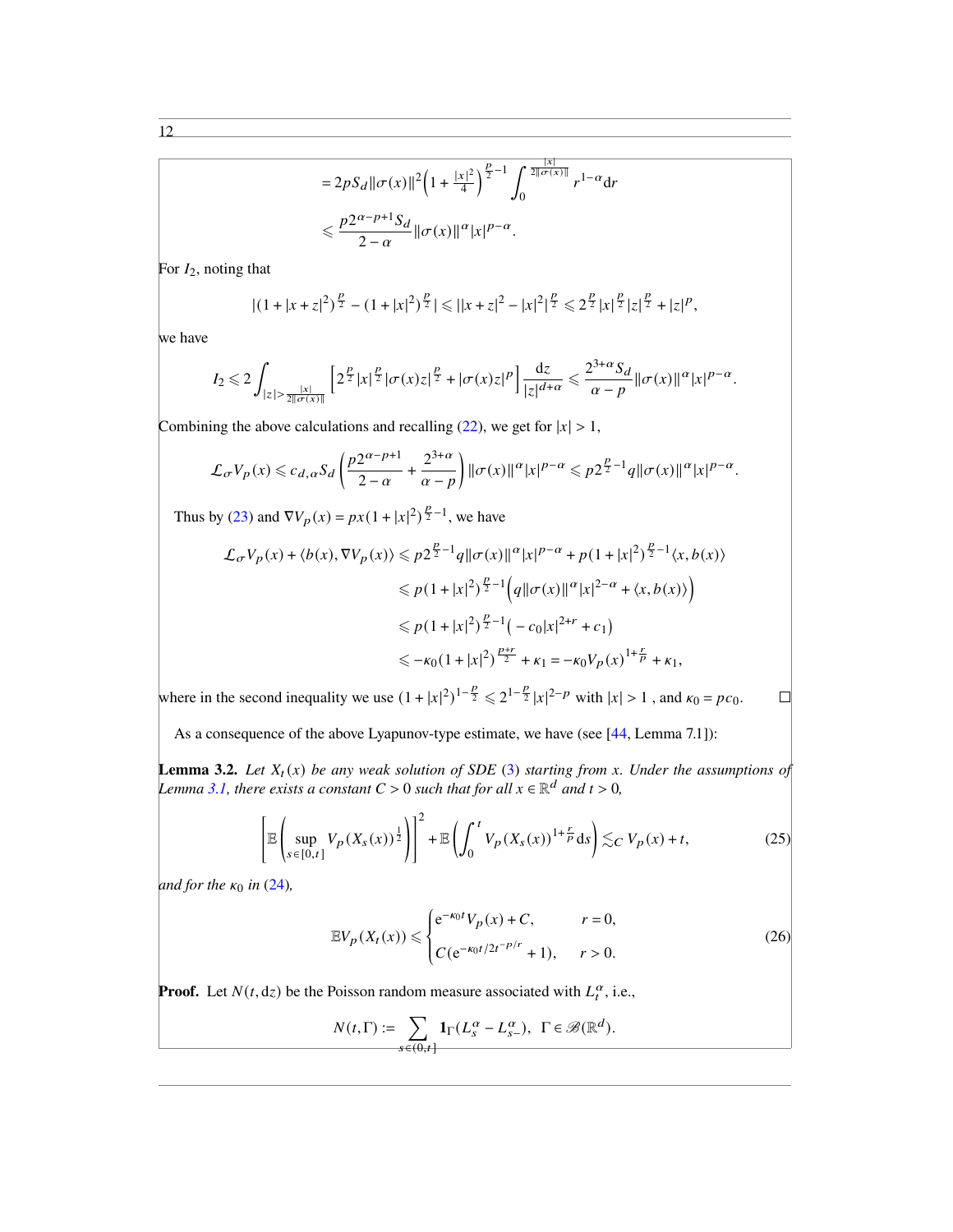Let  $\widetilde{N}(t, dz) := N(t, dz) - 2c_{d, \alpha}t|z|^{-d-\alpha}dz$  be the compensated Poisson random measure, where  $c_{d, \alpha}$ is the same constant as in [\(7\)](#page-2-2). By Lévy-Itô's decomposition, one can write

$$
L_t^{\alpha} = \int_{|z| < 1} z \widetilde{N}(t, dz) + \int_{|z| \geq 1} z N(t, dz).
$$

Thus SDE  $(3)$  can be written as

$$
dX_t = b(X_t)dt + \int_{|z| < 1} \sigma(X_{t-})z\widetilde{N}(dt, dz) + \int_{|z| \geq 1} \sigma(X_{t-})zN(dt, dz). \tag{27}
$$

By Itô's formula (see  $[1,$  Theorem 4.4.7]) and  $(24)$ , we have

$$
V_p(X_t) = V_p(x) + \int_0^t \left[ \langle \nabla V_p(X_s), b(X_s) \rangle + \mathcal{L}_{\sigma} V_p(X_s) \right] ds + M_t \tag{28}
$$

$$
\leq V_p(x) + \int_0^t \left[ -\kappa_0 V_p(X_s)^{1 + \frac{r}{p}} + \kappa_1 \right] ds + M_t,
$$
\n(29)

where  $M_t$  is a local cádlág martingale. Let  $\tau_n$  be a sequence of stopping times localizing  $M_t$ , i.e.,  $M_t \wedge \tau_n$ is a martingale and  $\tau_n \uparrow \infty$  as  $n \to \infty$ . Then we have

$$
\mathbb{E}V_p(X_{t\wedge\tau_n})+\kappa_0\mathbb{E}\int_0^{t\wedge\tau_n}V_p(X_s)^{1+\frac{r}{p}}\mathrm{d} s\leq V_p(x)+\kappa_1t.
$$

In particular, letting  $n \to \infty$  and by Fatou's lemma, we obtain that for all  $t \ge 0$ ,

$$
\mathbb{E}V_p(X_t) + \kappa_0 \mathbb{E}\left(\int_0^t V_p(X_s)^{1+\frac{r}{p}} ds\right) \leq V_p(x) + \kappa_1 t.
$$

Moreover, starting from [\(29\)](#page-12-0), by stochastic Gronwall's inequality ([\[44,](#page-24-12) Lemma 3.7]), we also have

$$
\left[\mathbb{E}\left(\sup_{s\in[0,t]}V_p(X_s(x))^{\frac{1}{2}}\right)\right]^2\lesssim_C V_p(x)+t,
$$

and starting from [\(28\)](#page-12-1), as above,

$$
\mathbb{E} V_p(X_t) = V_p(x) + \int_0^t \mathbb{E} \Big[ \langle \nabla V_p(X_s), b(X_s) \rangle + \mathcal{L}_{\sigma} V_p(X_s) \Big] \mathrm{d} s.
$$

For  $r \geq 0$ , by [\(24\)](#page-10-1) and Jensen's inequality, we have

$$
\frac{\mathrm{d}}{\mathrm{d}t} \mathbb{E} V_p(X_t) \leqslant -\kappa_0 \mathbb{E} \bigg[ V_p(X_t)^{1+\frac{r}{p}} \bigg] + \kappa_1 \leqslant -\kappa_0 \bigg[ \mathbb{E} V_p(X_t) \bigg]^{1+\frac{r}{p}} + \kappa_1.
$$

Let  $f(t) := \mathbb{E} V_p(X_t)$ . The above inequality implies

<span id="page-12-2"></span>
$$
f(t)' \leqslant -\kappa_0 f(t)^{1+\frac{r}{p}} + \kappa_1.
$$

Since  $f(t) \geq 1$ , by the chain rule we have

$$
(e^{\kappa_0 t} f(t))' = (\kappa_0 f(t) + f'(t))e^{\kappa_0 t} \le (\kappa_0 f(t) - \kappa_0 f(t)^{1 + \frac{r}{p}} + \kappa_1)e^{\kappa_0 t} \le \kappa_1 e^{\kappa_0 t}
$$
  
\n
$$
\Rightarrow f(t) \le e^{\kappa_0 (s-t)} f(s) + \frac{\kappa_1}{\kappa_0} (1 - e^{\kappa_0 (s-t)}), \quad t > s \ge 0,
$$
\n(30)

<span id="page-12-1"></span><span id="page-12-0"></span>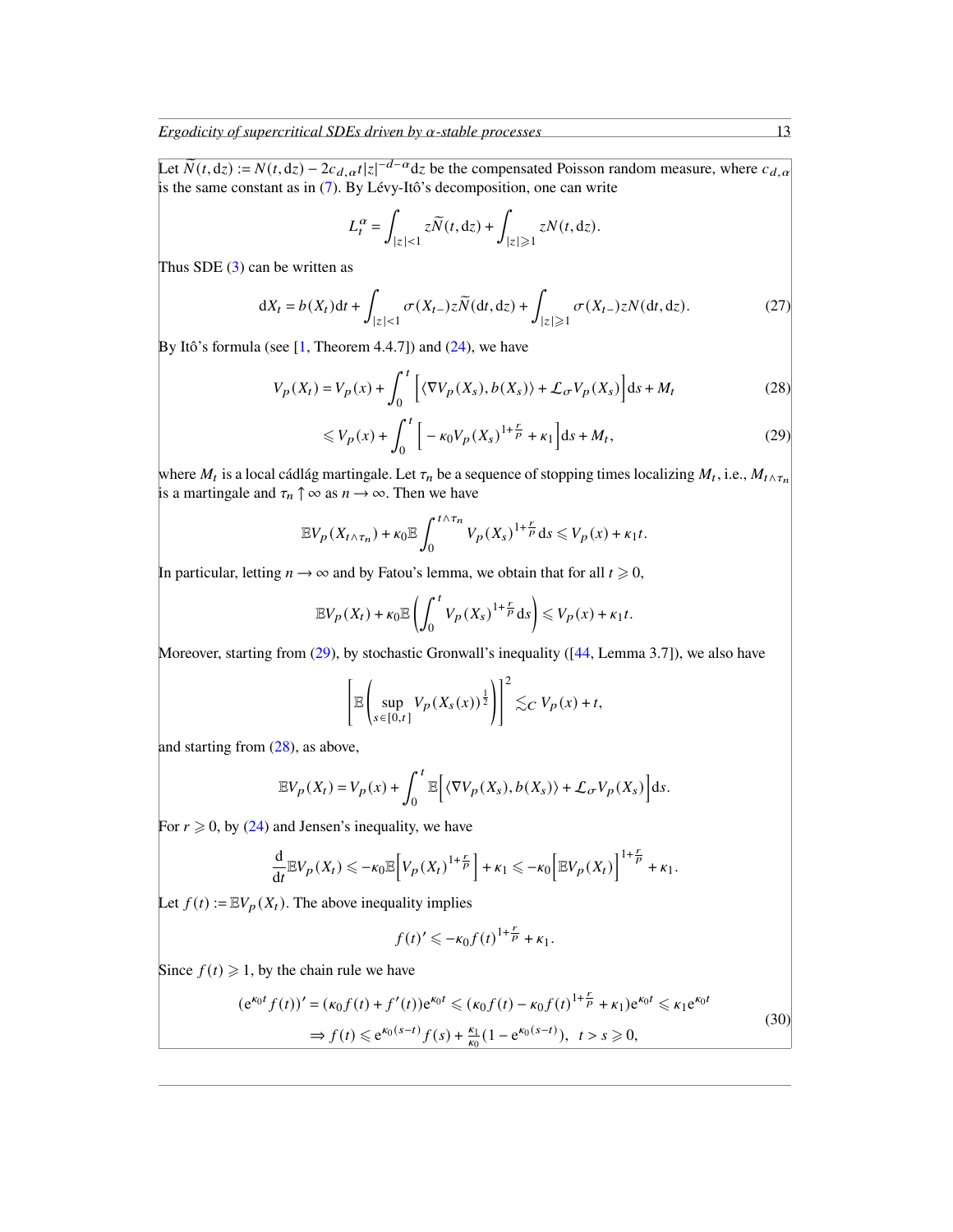which in particular gives the first estimate in [\(26\)](#page-11-0) for  $r = 0$  by taking  $s = 0$ . If  $r > 0$ , then by the chain rule and Young's inequality we also have

$$
(t^{\frac{2p}{r}}f(t))' \leq \frac{2p}{r}t^{\frac{2p}{r}-1}f(t) - \kappa_0 t^{\frac{2p}{r}}f(t)^{1+\frac{r}{p}} + \kappa_1 t^{\frac{2p}{r}}
$$
  

$$
= \frac{2p}{r}t^{\frac{p-r}{p+r}}t^{\frac{2p^2}{r(p+r)}}f(t) - \kappa_0 t^{\frac{2p}{r}}f(t)^{1+\frac{r}{p}} + \kappa_1 t^{\frac{2p}{r}}
$$
  

$$
\leq Ct^{\frac{p}{r}-1} + \kappa_1 t^{\frac{2p}{r}}.
$$

Integrating both sides from  $0$  to  $t$ , we obtain

$$
t^{\frac{2p}{r}}f(t) \leqslant \frac{rC}{p}t^{\frac{p}{r}} + \frac{rk_1}{r+2p}t^{\frac{2p}{r}+1} \Rightarrow f(t) \leqslant \frac{rC}{p}t^{-\frac{p}{r}} + \frac{rk_1}{r+2p}t. \tag{31}
$$

Combining  $(30)$  and  $(31)$ , we obtain

$$
f(2t) \leq e^{-\kappa_0 t} f(t) + \frac{\kappa_1}{\kappa_0} \leq e^{-\kappa_0 t} \left( \frac{rC}{p} t^{-\frac{p}{r}} + \frac{r\kappa_1}{r+2p} t \right) + \frac{\kappa_1}{\kappa_0},
$$

which in turn gives the second estimate in  $(26)$  for  $r > 0$ .

Let  $\phi : \mathbb{R}^d \to \mathbb{R}_+$  be a smooth density function with support in the unit ball. We define

$$
\phi_{\varepsilon}(x) := \varepsilon^{-d} \phi(\varepsilon^{-1} x), \quad x \in \mathbb{R}^d, \quad \varepsilon \in (0, 1),
$$
  

$$
b_{\varepsilon}(x) := b * \phi_{\varepsilon}(x), \quad \sigma_{\varepsilon}(x) := \sigma * \phi_{\varepsilon}(x).
$$

By ( $\mathbf{H}_{loc}$ ), it is easy to see that for any  $m \in \mathbb{N}$  and all  $\varepsilon \in (0, 1)$ ,

$$
|b_{\varepsilon}(x) - b_{\varepsilon}(y)| + ||\sigma_{\varepsilon}(x) - \sigma_{\varepsilon}(y)|| \le C_{m+1}|x - y|^{\gamma}, \ \forall x, y \in B_m,
$$
\n(32)

and for some  $\varepsilon_1 \in (0, 1)$  depending on m, and for all  $\varepsilon \in (0, \varepsilon_1)$ ,

$$
C_m^{-1}|\xi| \leq |\sigma_{\varepsilon}(x)\xi| \leq C_m|\xi|, \ \forall x \in B_m, \ \xi \in \mathbb{R}^d. \tag{33}
$$

Moreover, note that by  $(4)$ ,

$$
|b_{\varepsilon}(x) - b(x)| \leq \int_{\mathbb{R}^d} |b(x - y) - b(x)| \phi_{\varepsilon}(y) dy \leq \varepsilon^{\gamma} \ell_1(x),
$$
  

$$
\|\sigma_{\varepsilon}(x) - \sigma(x)\| \leq \int_{\mathbb{R}^d} \|\sigma(x - y) - \sigma(x)\| \phi_{\varepsilon}(y) dy \leq \varepsilon^{\gamma} \ell_2(x).
$$

Hence, by  $(\mathbf{H}_{\text{glo}}^{r,q})$ , for any  $\varepsilon \in (0, \varepsilon_0^{1/\gamma})$  $\binom{1/\gamma}{0},$ 

$$
\langle x, b_{\varepsilon}(x) \rangle + q |\sigma_{\varepsilon}(x)|^{\alpha} |x|^{2-\alpha} \leq \langle x, b(x) \rangle + \varepsilon^{\gamma} |x| \ell_1(x) + q(||\sigma(x)|| + \ell_2(x)\varepsilon^{\gamma})^{\alpha} |x|^{2-\alpha}
$$
  

$$
\leq \langle x, b(x) \rangle + \varepsilon_0 |x| \ell_1(x) + q(||\sigma(x)|| + \ell_2(x)\varepsilon_0)^{\alpha} |x|^{2-\alpha}
$$
  

$$
\leq -c_0 |x|^{2+\gamma} + c_1.
$$
 (34)

Now, we consider the approximation SDE

$$
dX_t^{\varepsilon} = b_{\varepsilon}(X_t^{\varepsilon})dt + \sigma_{\varepsilon}(X_{t-}^{\varepsilon})dL_t^{\alpha}, \quad X_0^{\varepsilon} = x.
$$

<span id="page-13-3"></span><span id="page-13-2"></span><span id="page-13-0"></span> $\Box$ 

<span id="page-13-1"></span> $(35)$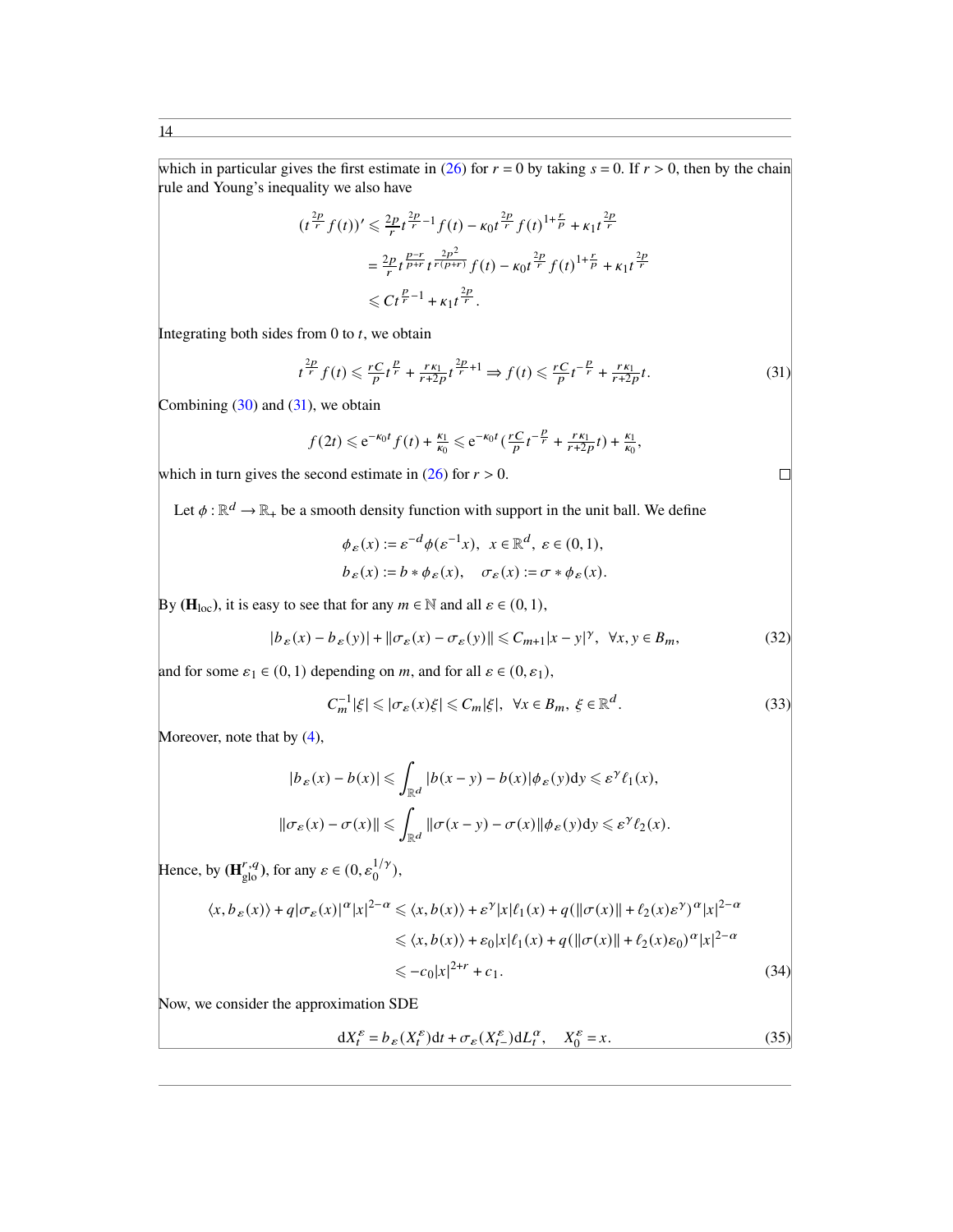Since the coefficients are smooth, but, may be not bounded, by  $(34)$  and a standard localization technique, there is a unique global strong solution  $X_t^{\varepsilon}(x)$  to the above SDE. Moreover, for any  $f \in C_b(\mathbb{R}^d)$ , we have

<span id="page-14-0"></span>
$$
\lim_{\varepsilon \to 0} \mathbb{E} f(X_t^{\varepsilon}(x)) = \mathbb{E} f(X_t(x)),\tag{36}
$$

which is proven in Appendix. Notice that if b and  $\sigma$  are locally Lipschitz, then it is not necessary to mollify b and  $\sigma$ , and it suffices to consider the truncated b and  $\sigma$  as done below.

Let  $\chi \in C_0^{\infty}(\mathbb{R}^d)$  be a cutoff function with

<span id="page-14-7"></span>
$$
\chi(x) = 1, |x| \le 1, \chi(x) = 0, |x| > 2.
$$

For  $m \in \mathbb{N}$ , set

$$
\chi_m(x):=\chi(x/m),\ \ b_m^{\varepsilon}(x):=b_{\varepsilon}(x)\chi_m(x),\quad \sigma_m^{\varepsilon}(x):=\sigma_{\varepsilon}(x)\chi_m(x).
$$

By [\(32\)](#page-13-2) and [\(33\)](#page-13-3), it is easy to see that  $b_m^{\varepsilon}$  and  $\sigma_m^{\varepsilon}$  satisfy the following global assumptions:

$$
|b_m^{\varepsilon}(x) - b_m^{\varepsilon}(y)| + ||\sigma_m^{\varepsilon}(x) - \sigma_m^{\varepsilon}(y)|| \le C_m |x - y|^{\gamma}, \ \forall x, y \in \mathbb{R}^d,
$$
 (37)

$$
C_m^{-1}|\xi| \le |\sigma_m^{\varepsilon}(x)\xi| \le C_m|\xi|, \ \forall x, \xi \in \mathbb{R}^d,
$$
\n(38)

where the constant does not depend on  $\varepsilon$ . Let  $\theta_t(x)$  solve the ODE

$$
\dot{\theta}_t(x) = (b_m^{\varepsilon} * \phi_{t^{1/\alpha}})(\theta_t(x)), \quad \theta_0(x) = x.
$$
 (39)

We also consider the SDE with cutoff coefficients

$$
dX_t^{\varepsilon,m} = b_m^{\varepsilon}(X_t^{\varepsilon,m})dt + \sigma_m^{\varepsilon}(X_{t-}^{\varepsilon,m})dL_t^{\alpha}, \quad X_0^{\varepsilon,m} = x.
$$
 (40)

Let  $X_t^{\varepsilon,m}(x)$  be the unique strong solution of the above SDE. By [\[33,](#page-24-0) Theorem 1.1],  $X_t^{\varepsilon,m}(x)$  admits a density  $p_m^{\epsilon}(t, x, y)$  enjoying the estimates that for any  $T > 0$  and  $m \in \mathbb{N}$ , there is a constant  $C_0 \ge 1$ depending on *m*, but *independent of*  $\varepsilon \in (0, \varepsilon_1)$ , such that for all  $t \in (0, T]$  and  $x, y \in \mathbb{R}^d$ ,

$$
p_m^{\varepsilon}(t, x, y) \asymp_{C_0} t \left( t^{\frac{1}{\alpha}} + |x - \theta_t(y)| \right)^{-d - \alpha},\tag{41}
$$

$$
|\nabla \log p_m^{\varepsilon}(t, x, \cdot)|(y) \leq C_0 t^{-\frac{1}{\alpha}}.
$$
\n(42)

<span id="page-14-8"></span><span id="page-14-6"></span><span id="page-14-4"></span><span id="page-14-3"></span><span id="page-14-2"></span><span id="page-14-1"></span>.

For any  $m \in \mathbb{N}$  and  $x \in B_m$ , we define the exit time of  $X_t^{\varepsilon,m}(x)$  from  $B_m$  by

$$
\tau_{B_m}^{\varepsilon, x} := \inf \left\{ t > 0 : X_t^{\varepsilon}(x) \notin B_m \right\}
$$

By the uniqueness of strong solution, we have

$$
X_t^{\varepsilon}(x) = X_t^{\varepsilon, m}(x), \quad t < \tau_{B_m}^{\varepsilon, x}.
$$
 (43)

<span id="page-14-5"></span>**Lemma 3.3 (Strong Feller property).** *For any*  $t > 0$  *and bounded measurable function f, the function*  $x \mapsto P_t f(x)$  is bounded continuous.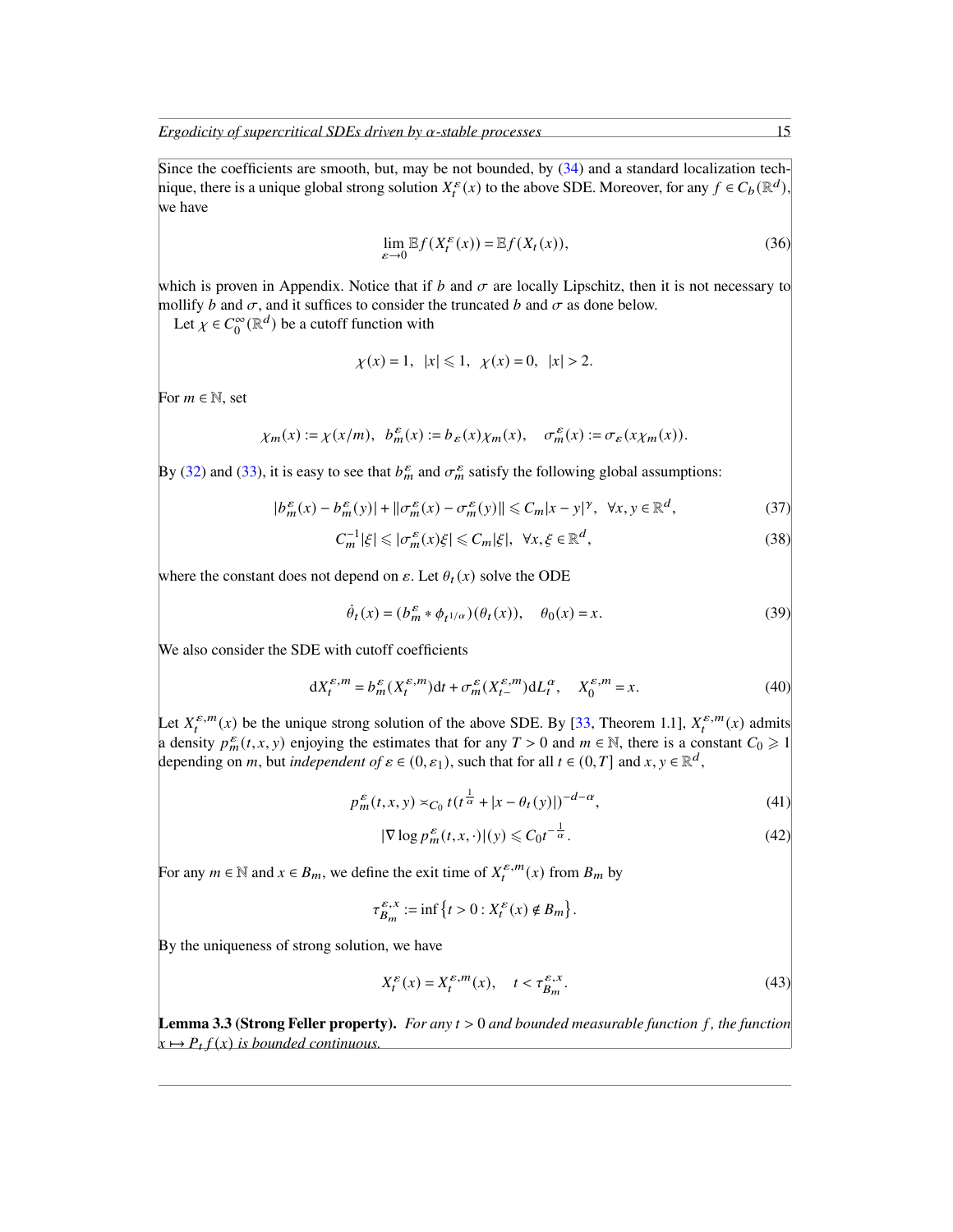**Proof.** By Lusin's theorem, it suffices to show that for any  $t > 0$ ,

$$
\lim_{x \to y} \sup_{f \in C_b(\mathbb{R}^d), \|f\|_{\infty} \le 1} |\mathbb{E}(f(X_t(x)) - f(X_t(y)))| = 0.
$$
\n(44)

Indeed, for fixed  $y \in \mathbb{R}^d$  and any  $\varepsilon > 0$ , by [\(44\)](#page-15-0), there is a  $\delta > 0$  such that for all  $|x - y| \leq \delta$ ,

$$
\sup_{f \in C_b(\mathbb{R}^d), \|f\|_{\infty} \leq 1} |\mathbb{E}(f(X_t(x)) - f(X_t(y)))| \leq \varepsilon. \tag{45}
$$

For any bounded measurable function f with  $||f||_{\infty} \leq 1$ , by Lusin's theorem, there is a continuous function  $f_{\varepsilon} \in C_b(\mathbb{R}^d)$  with  $||f_{\varepsilon}||_{\infty} \leq 1$  (possiblly depending on x, y) such that

$$
|\mathbb{E}(f(X_t(x)) - f_{\varepsilon}(X_t(x)))| \leq \varepsilon, \quad |\mathbb{E}(f(X_t(y)) - f_{\varepsilon}(X_t(y)))| \leq \varepsilon,
$$

which together with [\(45\)](#page-15-1) yields that for all  $|x - y| \le \delta$ ,

$$
|\mathbb{E}(f(X_t(x))-f(X_t(y)))| \leq 3\varepsilon.
$$

Thus we obtain the strong Feller property. Since for any  $f \in C_b(\mathbb{R}^d)$ ,

$$
\lim_{\varepsilon \to 0} \mathbb{E}(f(X_t^{\varepsilon}(x)) - f(X_t^{\varepsilon}(y))) \stackrel{(36)}{=} \mathbb{E}(f(X_t(x)) - f(X_t(y))),
$$

for [\(44\)](#page-15-0), we only need to prove that

$$
\lim_{x \to y} \sup_{\varepsilon \in (0,1)} \sup_{f \in C_b(\mathbb{R}^d), \|f\|_{\infty} \leq 1} |\mathbb{E}(f(X_t^{\varepsilon}(x)) - f(X_t^{\varepsilon}(y)))| = 0.
$$
 (46)

Given  $x, y \in \mathbb{R}^d$ , let  $m > |x| \vee |y|$ . For given  $f \in C_b(\mathbb{R}^d)$  with  $||f||_{\infty} \leq 1$ , we have

$$
|\mathbb{E}(f(X_t^{\varepsilon}(x)) - f(X_t^{\varepsilon}(y)))| \le |\mathbb{E}\left[\left(f(X_t^{\varepsilon}(x)) - f(X_t^{\varepsilon}(y))\right)\mathbf{1}_{t < \tau_{B_m}^{\varepsilon,x} \wedge \tau_{B_m}^{\varepsilon,y}}\right]| + 2\mathbb{P}\left(t \ge \tau_{B_m}^{\varepsilon,x} \wedge \tau_{B_m}^{\varepsilon,y}\right)
$$
  
\n
$$
\stackrel{\text{(43)}}{=} \left|\mathbb{E}\left[\left(f(X_t^{\varepsilon,m}(x)) - f(X_t^{\varepsilon,m}(y))\right)\mathbf{1}_{t < \tau_{B_m}^{\varepsilon,x} \wedge \tau_{B_m}^{\varepsilon,y}}\right]\right| + 2\mathbb{P}\left(t \ge \tau_{B_m}^{\varepsilon,x} \wedge \tau_{B_m}^{\varepsilon,y}\right)
$$
  
\n
$$
\le \left|\mathbb{E}\left[\left(f(X_t^{\varepsilon,m}(x)) - f(X_t^{\varepsilon,m}(y))\right)\right]\right| + 2\mathbb{P}\left(t \ge \tau_{B_m}^{\varepsilon,x} \wedge \tau_{B_m}^{\varepsilon,y}\right).
$$

By  $(42)$ , we have

$$
|\mathbb{E}(f(X_t^{\varepsilon,m}(x)) - f(X_t^{\varepsilon,m}(y)))| = \left| \int_{\mathbb{R}^d} f(z) (p_m^{\varepsilon}(t,x,z) - p_m^{\varepsilon}(t,y,z)) \mathrm{d}z \right| \leq C_m t^{-\frac{1}{\alpha}} |x - y|.
$$

Moreover, by Chebyshev's inequality and [\(25\)](#page-11-1) with  $p \in (0, \alpha)$ ,

$$
\mathbb{P}(t \geq \tau_{B_m}^{\varepsilon, x}) \leq \mathbb{P}\left(\sup_{s \leq t} |X_s^{\varepsilon}(x)| \geq m\right) \leq \mathbb{E}\left(\sup_{s \leq t} |X_s^{\varepsilon}(x)|^{p/2}\right) / m^{p/2} \leq C(V_p(x) + t)^{1/2} / m^{p/2}.\tag{47}
$$

Combining the above calculations, we obtain that for any  $f \in C_b(\mathbb{R}^d)$  with  $||f||_{\infty} \leq 1$ ,

$$
|\mathbb{E}(f(X_t^{\varepsilon}(x)) - f(X_t^{\varepsilon}(y)))| \leq C_m t^{-\frac{1}{\alpha}} |x - y| + C_0 (V_p(x) + V_p(y) + t)^{1/2} / m^{p/2},
$$

where  $C_0$  does not depend on m. Thus we obtain [\(46\)](#page-15-2) by first letting  $x \to y$  and then  $m \to \infty$ .

<span id="page-15-2"></span><span id="page-15-1"></span><span id="page-15-0"></span>

<span id="page-15-3"></span> $\Box$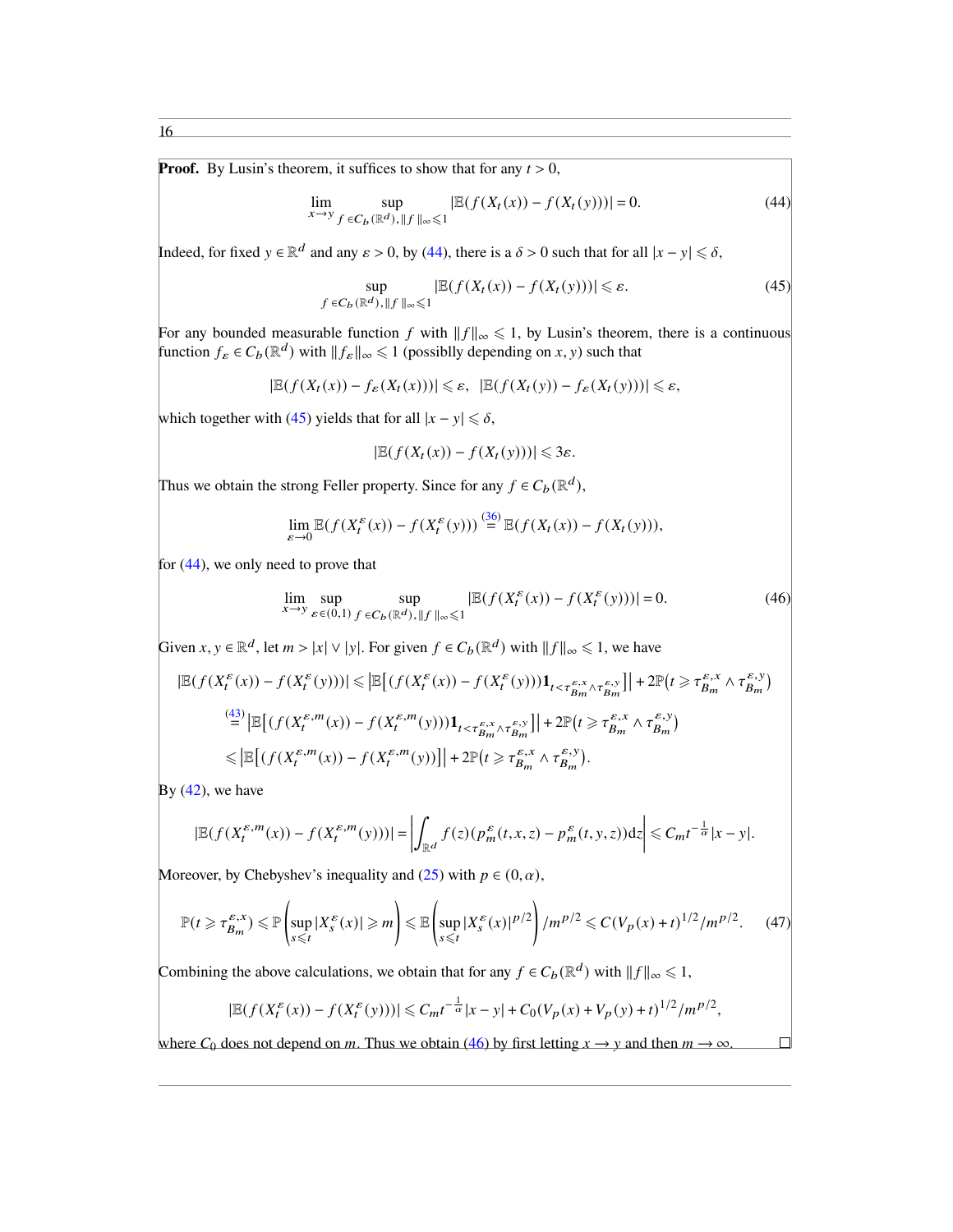*Ergodicity of supercritical SDEs driven by*  $\alpha$ -stable processes 17

<span id="page-16-3"></span>**Lemma 3.4 (Irreducibility).** *For any*  $x_0, y_0 \in \mathbb{R}^d$  *and*  $r, t > 0$ *, we have* 

$$
\inf_{x \in B_r(x_0)} \mathbb{P}(X_t(x) \in B_r(y_0)) > 0.
$$
\n(48)

**Proof.** Since  $X_t^{\varepsilon}(x)$  weakly converges to  $X_t(x)$  as  $\varepsilon \downarrow 0$ , for any open set  $A \subset \mathbb{R}^d$ , we have

$$
\mathbb{P}(X_t(x) \in \overline{A}) \geq \liminf_{\varepsilon \to 0} \mathbb{P}(X_t^{\varepsilon}(x) \in A). \tag{49}
$$

Below we fix  $\varepsilon \in (0, 1)$  small enough, and  $x, y_0 \in \mathbb{R}^d$ ,  $r > 0$ . Let  $m > 2$  be big enough such that  $\{x\} \cup$  $B_r(y_0) \subset B_{m-2}$ . Then we have

$$
\mathbb{P}(X_t^{\varepsilon}(x) \in B_r(y_0)) \ge \mathbb{P}\Big(X_t^{\varepsilon}(x) \in B_r(y_0); t < \tau_{B_m}^{\varepsilon, x}\Big) \stackrel{(43)}{=} \mathbb{P}\Big(X_t^{\varepsilon, m}(x) \in B_r(y_0); t < \tau_{B_m}^{\varepsilon, x}\Big). \tag{50}
$$

In order to use Theorem [2.3,](#page-7-4) we choose  $\rho(t,r) = t(t^{1/\alpha} + r)^{-d-\alpha}$ . Clearly, by [\(41\)](#page-14-3), estimate [\(16\)](#page-6-0) is satisfied for  $\Gamma_t(x, y) = |x - \theta_t(y)|$ . It remains to find  $t_0$  and  $\delta_0$  small enough as well as functions  $\ell_0(t)$ and  $\ell_1(t)$  so that the conditions in Theorem [2.3](#page-7-4) are satisfied for domains  $D_0 = B_{m-2}$  and  $D = B_m$ . Note that by [\(39\)](#page-14-4) and the definition of  $b_m^{\varepsilon}$ , for all  $t \in [0, 1]$  and  $y \in \mathbb{R}^d$ ,

$$
|\theta_t(y)-y| \leqslant \int_0^t |(b_m^{\varepsilon} * \phi_{s^{1/\alpha}})(\theta_s(y))| ds \leqslant \sup_{|x| \leqslant m+1} |b(x)| \cdot t =: C_1 t.
$$

Let

<span id="page-16-0"></span>
$$
\delta_0 \leq \frac{1}{2} \wedge \text{dist}(y_0, D_0), \ \ t_0 \leq \frac{1}{2C_1} \wedge \frac{\delta_0}{C_1}.\tag{51}
$$

For  $x' \notin D$  and  $y \in B_{\delta_0}(y_0) \subset D_0$ , we have for  $t \in (0, t_0]$ ,

$$
\Gamma_t(x',y) = |x' - \theta_t(y)| \ge |x' - y_0| - |y - y_0| - |\theta_t(y) - y| \ge 2 - \delta_0 - C_1 t \ge 1.
$$

On the other hand, for  $x, y \in B_{\delta_0}(y_0)$ , we have

$$
\Gamma_t(x, y) = |x - \theta_t(y)| \le |x - y| + |\theta_t(y) - y| \le 2\delta_0 + C_1 t \le 3\delta_0.
$$
\n
$$
(52)
$$

Now, for the  $C_0$  in [\(41\)](#page-14-3), one can choose  $\delta_0$ ,  $t_0 > 0$  small enough such that [\(51\)](#page-16-0) holds and

$$
t \mapsto t/(t^{1/\alpha} + 1)^{d+\alpha}
$$
 is increasing on  $(0, t_0]$ ,

and

$$
\frac{C_0^{-1}t}{(t^{1/\alpha} + 3\delta_0)^{d+\alpha}} > \frac{2C_0t}{(t^{1/\alpha} + 1)^{d+\alpha}}, \ \ t \in (0, t_0].
$$
\n(53)

In particular,  $(18)$  is satisfied. Thus by Theorem [2.3,](#page-7-4) we conclude

$$
\mathbb{P}\Big(X_t^{\varepsilon,m}(x)\in B_r(y_0);t<\tau_{B_m}^{\varepsilon,x}\Big)\geqslant c_0,
$$

where  $c_0$  is independent of  $\varepsilon$ . This, together with [\(49\)](#page-16-1) and [\(50\)](#page-16-2), yields

 $\mathbb{P}(X_t(x) \in \overline{B_r(y_0)}) \geq c_0.$ 

The proof is thus complete by the strong Feller property that  $x \mapsto P(X_t(x) \in B_t(y_0))$  is continuous.

<span id="page-16-2"></span><span id="page-16-1"></span>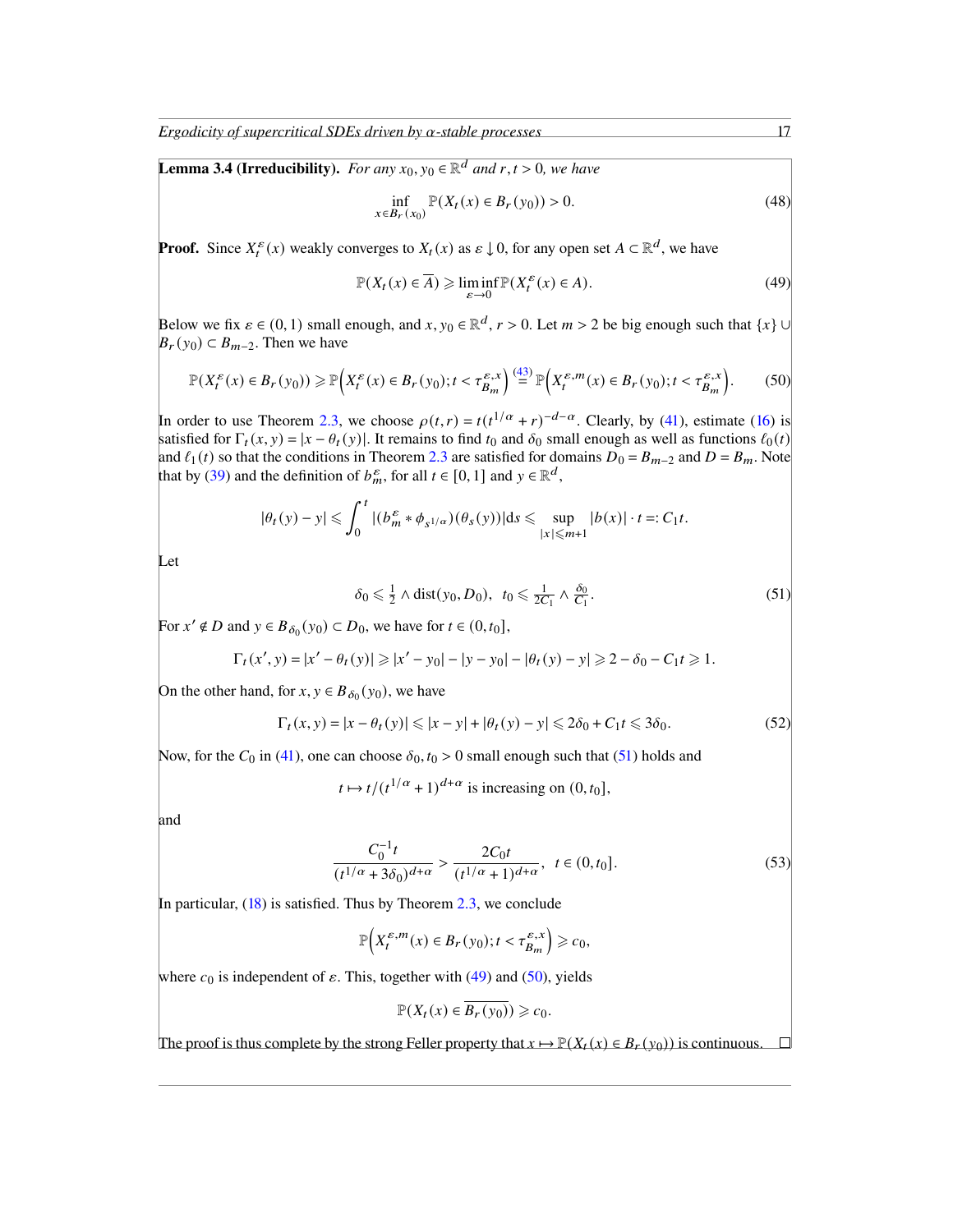Now, we are in a position to prove Theorem 1.2.

**Proof of Theorem [1.2.](#page-3-1)** First of all, by  $(25)$  and the standard Krylov-Bogoliubov method (see [\[14,](#page-23-14) Theorem 11.7]), there is an invariant probability measure  $\mu$  associated with  $(P_t)_{t\geq0}$ . The uniqueness follows by the strong Feller property and irreducibility. The exponential convergence (i) and (ii) follow by  $(26)$ , Theorem [2.1](#page-6-4) and Lemmas [3.3](#page-14-5) and [3.4.](#page-16-3)  $\Box$ 

### 4. Application to heavy-tailed sampling

In this section, we introduce an application of Theorem [1.2](#page-3-1) to the heavy-tailed sampling. Let  $\mu(dx)$  =  $e^{-U(x)} dx / \int_{\mathbb{R}^d} e^{-U(x)} dx$ , where  $U : \mathbb{R}^d \to \mathbb{R}$  is a continuous function. We suppose that there are  $\beta, C_0 >$ 0 such that for all  $|x| \geq 1$ ,

<span id="page-17-2"></span>
$$
U(x) \geqslant (d + \beta) \log |x| - C_0. \tag{54}
$$

The above assumption means that  $e^{-U(x)}$  has a polynomial decay rate as  $|x| \to \infty$ , which characterizes a heavy-tailed distribution, as opposed to the exponential or light-tailed one. Below we want to find an ergodic SDE so that the law of the solution  $X_t$  exponentially converges to  $\mu$  in some sense as  $t \to \infty$ . Thus, one can sample  $\mu$  theoretically from  $X_t$  when t is large.

Fix  $\alpha \in (0, 2)$ . To construct an ergodic SDE driven by  $\alpha$ -stable processes, we introduce a vector field  $B: \mathbb{R}^d \to \mathbb{R}^d$  by

$$
B(x) := \tilde{c}_{d,\alpha} \int_{\mathbb{R}^d} y [\varrho_\alpha(x+y) - \varrho_\alpha(x-y)] |y|^{-d-\alpha} dy,
$$

where  $\tilde{c}_{d,\alpha} = c_{d,\alpha}/\alpha$  and  $c_{d,\alpha}$  is the same constant as [\(7\)](#page-2-2), and

$$
\varrho_{\alpha}(x) := (1 + |x|^2)^{-\frac{d+\alpha}{2}}.
$$

The vector field  $B$  enjoys the following important properties.

Lemma 4.1.  $\int_0^\infty$  satisfies that for some  $\kappa_0 = \kappa_0(d, \alpha) > 0$ ,

$$
|B(x)| \le \kappa_0 |x|^{1-d-\alpha}, \quad |\nabla B(x)| \le \kappa_0 |x|^{-d-\alpha}.
$$
 (55)

(ii) *There is a constant*  $\kappa_1 > 0$  *only depending on d,*  $\alpha$  *such that for all*  $|x| > 1$ *,* 

<span id="page-17-1"></span><span id="page-17-0"></span>
$$
\langle x, B(x) \rangle \leq -\kappa_1 |x|^{2-d-\alpha}.
$$
 (56)

(iii) div $B(x) = \Delta^{\frac{\alpha}{2}} \varrho_{\alpha}(x)$ .

**Proof.** (i) Since  $\varrho_{\alpha} \in C_0^{\infty}(\mathbb{R}^d)$  and for any  $j \in \mathbb{N}$ ,  $\|\nabla^j \varrho_{\alpha}/\varrho_{\alpha}\|_{\infty} < \infty$ , we clearly have  $B \in C_0^{\infty}$ . To show the bounds [\(55\)](#page-17-0), let  $\chi$  : [0,  $\infty$ )  $\rightarrow$  [0, 1] be a cutoff function with

$$
\chi(r) = 1, r \in [0, \frac{1}{4}], \chi(r) = 0, r \in [0, \frac{1}{2}]^c.
$$

Define

$$
\varphi_{|x|}(y) := y|y|^{-d-\alpha} \chi\left(\frac{|y|}{|x|}\right), \quad \widetilde{\varphi}_{|x|}(y) := y|y|^{-d-\alpha} \left(1 - \chi\left(\frac{|y|}{|x|}\right)\right).
$$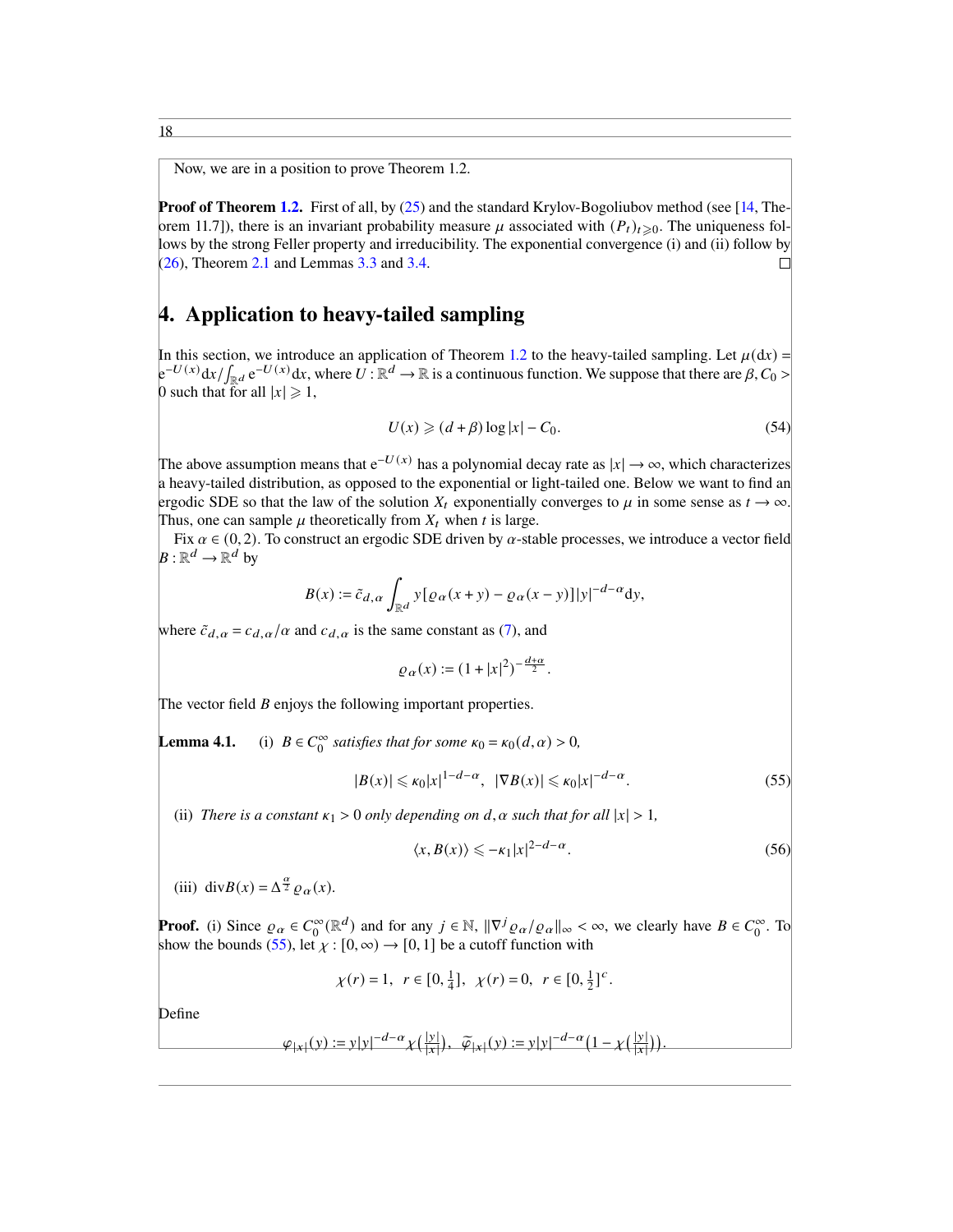For  $j = 0, 1$ , by definition we have

$$
\nabla^j B(x) = \tilde{c}_{d,\alpha} \int_{\mathbb{R}^d} y \bigg( \nabla^j \varrho_\alpha(x+y) - \nabla^j \varrho_\alpha(x-y) \bigg) |y|^{-d-\alpha} dy = \tilde{c}_{d,\alpha} (I_1 + I_2),
$$

where

$$
I_1 := \int_{\mathbb{R}^d} \varphi_{|x|}(y) \Big( \nabla^j \varrho_\alpha(x+y) - \nabla^j \varrho_\alpha(x-y) \Big) dy,
$$
  

$$
I_2 := \int_{\mathbb{R}^d} \widetilde{\varphi}_{|x|}(y) \Big( \nabla^j \varrho_\alpha(x+y) - \nabla^j \varrho_\alpha(x-y) \Big) dy.
$$

For  $I_1$ , we have

$$
|I_{1}| \leq \int_{\mathbb{R}^{d}} \varphi_{|x|}(y)|y| \left(\int_{-1}^{1} |\nabla^{j+1} \varrho_{\alpha}(x+sy)|ds\right) dy
$$
  
\n
$$
\lesssim \int_{|y| \leq \frac{|x|}{2}} |y|^{2-d-\alpha} \left(\int_{-1}^{1} (1+|x+sy|)^{-(d+\alpha+1+j)}ds\right) dy
$$
  
\n
$$
\lesssim (1+|x|)^{-(d+\alpha+1+j)} \int_{|y| \leq \frac{|x|}{2}} |y|^{2-d-\alpha} dy
$$
  
\n
$$
\lesssim (1+|x|)^{-(d+\alpha+1+j)} |x|^{2-\alpha} \lesssim |x|^{1-j-d-2\alpha}.
$$

For  $I_2$ , by the change of variable, we have

$$
I_2 = \int_{\mathbb{R}^d} \left( \widetilde{\varphi}_{|x|}(x - y) - \widetilde{\varphi}_{|x|}(x + y) \right) (\nabla^j \varrho_\alpha)(y) dy
$$
  
\n
$$
= |x|^d \int_{\mathbb{R}^d} \left( \widetilde{\varphi}_{|x|}(|x|(\bar{x} - y)) - \widetilde{\varphi}_{|x|}(|x|(\bar{x} + y)) \right) (\nabla^j \varrho_\alpha)(|x|y) dy
$$
  
\n
$$
= |x|^{1-\alpha} \int_{\mathbb{R}^d} \left( \widetilde{\varphi}_1(\bar{x} - y) - \widetilde{\varphi}_1(\bar{x} + y) \right) (\nabla^j \varrho_\alpha)(|x|y) dy,
$$

where  $\bar{x} = x/|x|$  and in the last step we have used

$$
\widetilde{\varphi}_{|x|}(|x|y) = |x|^{1-d-\alpha}y|y|^{-d-\alpha}\left(1-\chi(|y|)\right) = |x|^{1-d-\alpha}\widetilde{\varphi}_1(y).
$$

For  $j = 0$ , since  $|\tilde{\varphi}_1(y)| \le |y|^{1-d-\alpha} \mathbf{1}_{|y| > 1/4} \le 4^{d+\alpha-1}$ , it is easy to see that

$$
|I_2| \leq 2 \cdot 4^{d+\alpha-1} |x|^{1-\alpha} \int_{\mathbb{R}^d} |(1+|x||y|)^{-(d+\alpha)} dy \lesssim |x|^{1-\alpha-d}.
$$

For  $j = 1$ , since  $\|\text{div}_y \widetilde{\varphi}_1\|_{\infty} < \infty$ , using the integration by parts, we also have

$$
|I_2| = |x|^{-\alpha} \left| \int_{\mathbb{R}^d} \left( \widetilde{\varphi}_1(\bar{x} - y) - \widetilde{\varphi}_1(\bar{x} + y) \right) \nabla_y \varrho_\alpha(|x|y) dy \right|
$$
  
\n
$$
= |x|^{-\alpha} \left| \int_{\mathbb{R}^d} \left( \operatorname{div}_y \widetilde{\varphi}_1(\bar{x} - y) - \operatorname{div}_y \widetilde{\varphi}_1(\bar{x} + y) \right) \varrho_\alpha(|x|y) dy \right|
$$
  
\n
$$
\leq 2 ||\operatorname{div}_y \widetilde{\varphi}_1||_\infty |x|^{-\alpha} \int_{\mathbb{R}^d} |(1 + |x||y|)^{-(d+\alpha)} dy \lesssim |x|^{-\alpha-d}.
$$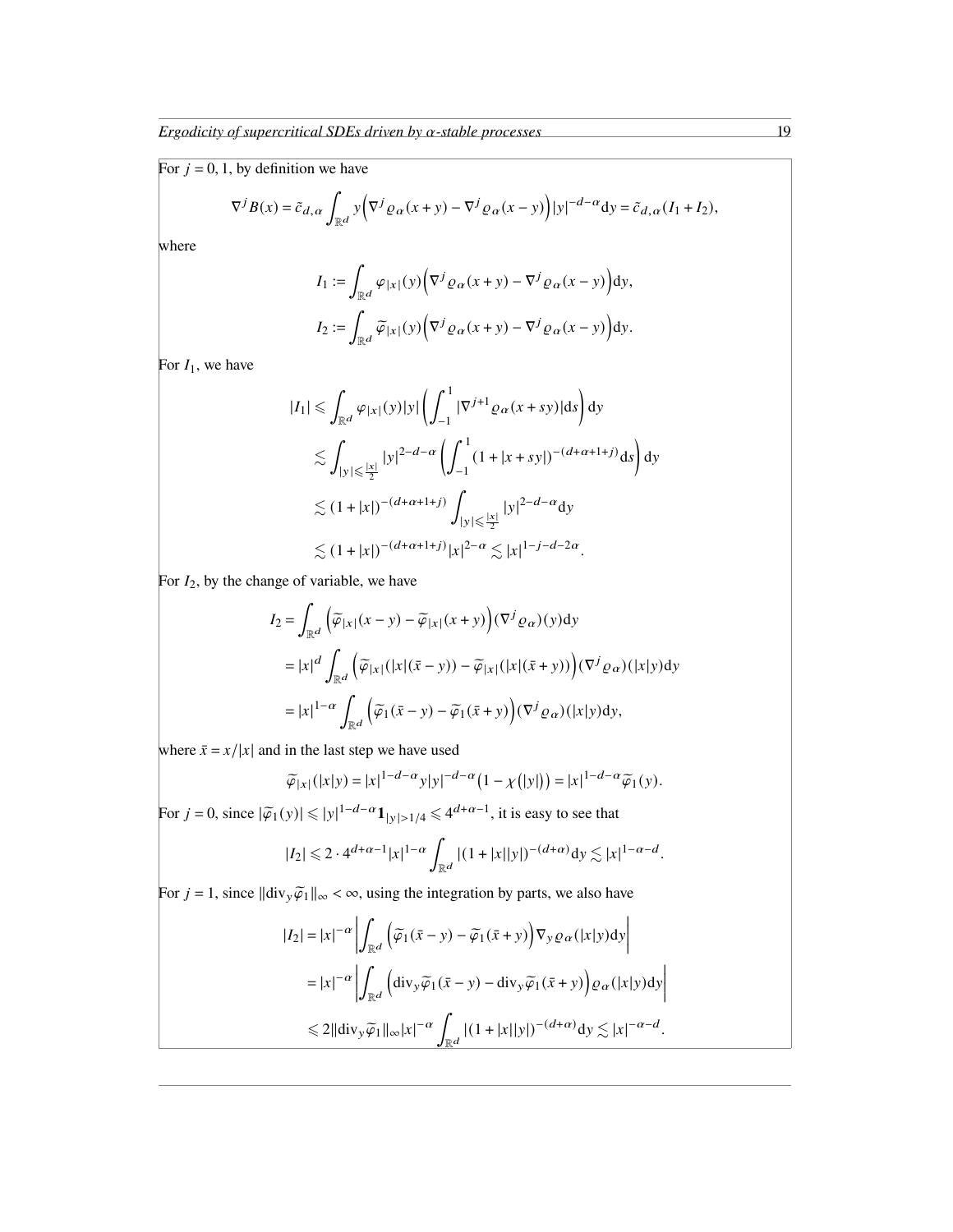Combining the above estimates we obtain [\(55\)](#page-17-0).

(ii) By definition and the symmetry, we have

$$
-\langle x, B(x) \rangle = \tilde{c}_{d,\alpha} \int_{\mathbb{R}^d} \langle x, y \rangle [\varrho_\alpha(x - y) - \varrho_\alpha(x + y)] |y|^{-d - \alpha} dy
$$
  
=  $2\tilde{c}_{d,\alpha} \int_{\langle x, y \rangle \ge 0} \langle x, y \rangle [\varrho_\alpha(x - y) - \varrho_\alpha(x + y)] |y|^{-d - \alpha} dy.$ 

For  $|x| \ge 1$  and  $\langle x, y \rangle \ge 0$ , by the mean-valued formula, we have

$$
\varrho_{\alpha}(x - y) - \varrho_{\alpha}(x + y) = (1 + |x - y|^2)^{-\frac{d+\alpha}{2}} - (1 + |x + y|^2)^{-\frac{d+\alpha}{2}}
$$
  
\n
$$
= 2(d + \alpha)\langle x, y \rangle \int_0^1 (1 + s(|x - y|^2 - |x + y|^2) + |x + y|^2)^{-\frac{d+\alpha}{2} - 1} ds
$$
  
\n
$$
= 2(d + \alpha)\langle x, y \rangle \int_0^1 (1 - 4s\langle x, y \rangle + |x + y|^2)^{-\frac{d+\alpha}{2} - 1} ds
$$
  
\n
$$
= 2(d + \alpha)\langle x, y \rangle \int_0^1 (1 + 4s\langle x, y \rangle + |x - y|^2)^{-\frac{d+\alpha}{2} - 1} ds
$$
  
\n
$$
\ge 2(d + \alpha)\langle x, y \rangle \int_0^{|x|^{-2}} (1 + 4s\langle x, y \rangle + |x - y|^2)^{-\frac{d+\alpha}{2} - 1} ds
$$
  
\n
$$
\ge 2(d + \alpha)\langle x, y \rangle (1 + 4|x|^{-2}\langle x, y \rangle + |x - y|^2)^{-\frac{d+\alpha}{2} - 1} |x|^{-2}.
$$

Hence,

$$
\langle x, B(x) \rangle \ge \frac{4(d+\alpha)\tilde{c}_{d,\alpha}}{|x|^2} \int_{\langle x, y \rangle \ge 0} \langle x, y \rangle^2 (1+4|x|^{-2} \langle x, y \rangle + |x-y|^2)^{-\frac{d+\alpha}{2}-1} |y|^{-d-\alpha} dy
$$
  

$$
\ge \frac{4(d+\alpha)\tilde{c}_{d,\alpha}}{|x|^2} \int_{\langle x, y \rangle \ge 0, |x-y| \le 1} \langle x, y \rangle^2 (1+4|x|^{-2} \langle x, y \rangle + |x-y|^2)^{-\frac{d+\alpha}{2}-1} \frac{dy}{|y|^{d+\alpha}}.
$$

Since for  $|x| \ge 1$ ,  $|x - y| \le 1$  implies  $\frac{|y|^2}{2} \le \langle x, y \rangle \le |x|^2 + |x|$ , we further have

$$
-\langle x, B(x) \rangle \ge \frac{4(d+\alpha)\tilde{c}_{d,\alpha}}{|x|^2} \int_{|x-y| \le 1} \langle x, y \rangle^2 (2 + 4(1 + |x|^{-1}))^{-\frac{d+\alpha}{2}-1} |y|^{-d-\alpha} dy
$$
  

$$
\ge \frac{4(d+\alpha)\tilde{c}_{d,\alpha}}{|x|^2 10^{\frac{d+\alpha}{2}+1}} \int_{|x-y| \le 1} \langle x, y \rangle^2 |y|^{-d-\alpha} dy \ge \kappa_1 |x|^{2-d-\alpha},
$$

where  $\kappa_1 > 1$  only depends on d,  $\alpha$ . Thus we obtain [\(56\)](#page-17-1). (iii) By definition and the integration by parts, we have

$$
\begin{aligned} \text{div}B(x) &= \tilde{c}_{d,\alpha} \int_{\mathbb{R}^d} \langle y, \nabla_x [\varrho_\alpha(x+y) - \varrho_\alpha(x-y)] \rangle |y|^{-d-\alpha} \text{d}y \\ &= \tilde{c}_{d,\alpha} \int_{\mathbb{R}^d} \langle y, \nabla_y [\varrho_\alpha(x+y) + \varrho_\alpha(x-y) - 2\varrho_\alpha(x)] \rangle |y|^{-d-\alpha} \text{d}y \end{aligned}
$$

20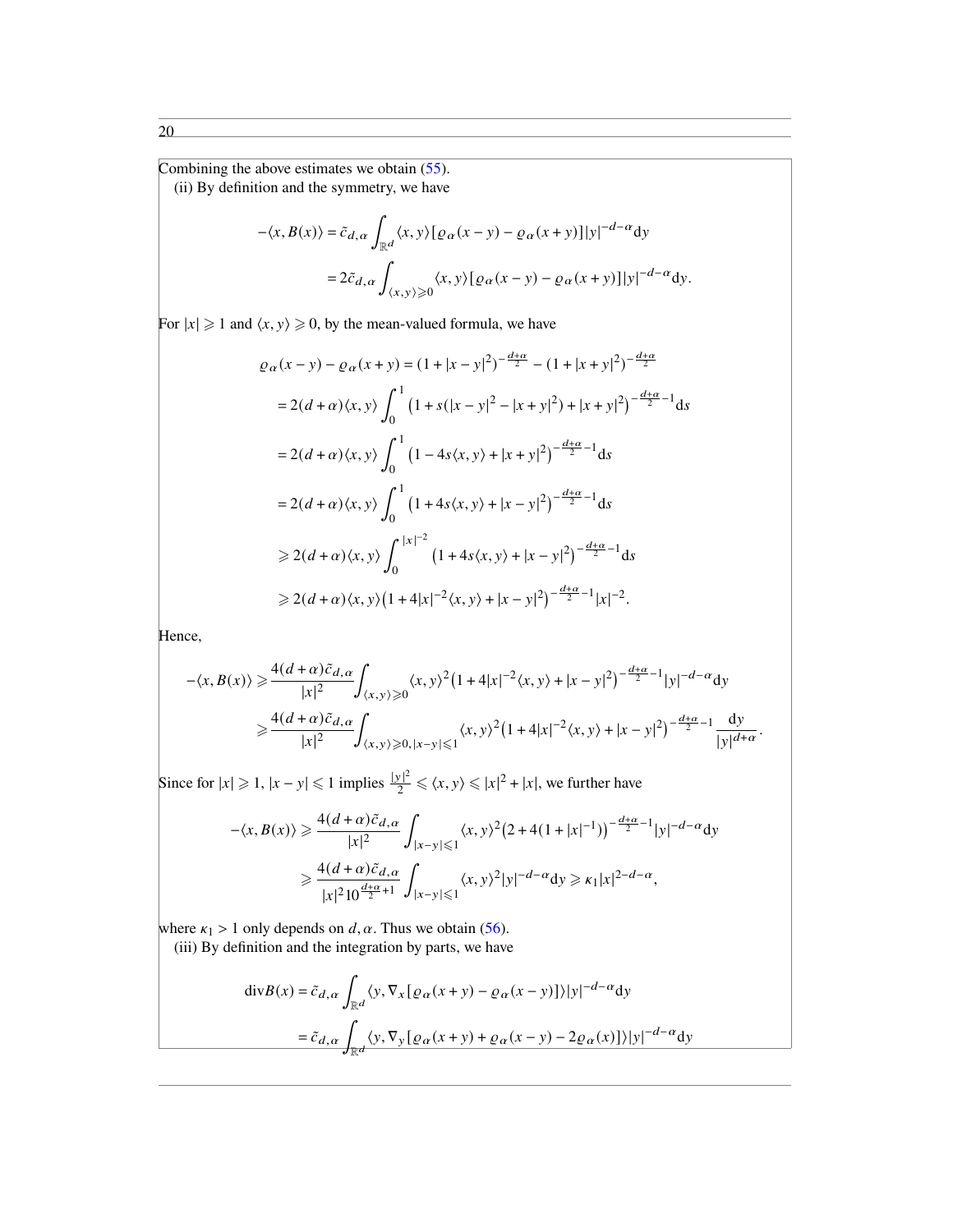$$
= -\tilde{c}_{d,\alpha} \int_{\mathbb{R}^d} \text{div}(y|y|^{-d-\alpha}) [\varrho_\alpha(x+y) + \varrho_\alpha(x-y) - 2\varrho_\alpha(x)] \, dy.
$$

Since for  $y \neq 0$ ,

$$
\operatorname{div}(y|y|^{-d-\alpha}) = d|y|^{-d-\alpha} + \langle y, \nabla |y|^{-d-\alpha} \rangle = -\alpha |y|^{-d-\alpha},
$$

we have by  $(8)$ ,

$$
\mathrm{div} B(x) = \alpha \tilde{c}_{d,\alpha} \int_{\mathbb{R}^d} \frac{\left[\varrho_\alpha(x+y) + \varrho_\alpha(x-y) - 2\varrho_\alpha(x)\right]}{|y|^{d+\alpha}} dy = \Delta^{\frac{\alpha}{2}} \varrho_\alpha(x).
$$

The proof is complete.



**Figure 1.** Pictures of  $B(x)$  and  $\langle x, B(x) \rangle$  for  $d = 1$ .

Now we take  $\sigma$  and  $b$  in SDE [\(3\)](#page-1-1) as follows:

<span id="page-20-0"></span>
$$
\sigma(x) := (\varrho_{\alpha}(x)e^{U(x)})^{\frac{1}{\alpha}}\mathbb{I}, \ \ b(x) := B(x)e^{U(x)}.
$$
 (57)

We have the main result of this section.

**Theorem 4.2.** *Suppose that* U is locally Lipschitz continuous and satisfies [\(54\)](#page-17-2). Then with the above *choices of*  $\sigma$  and  $\dot{b}$ ,  $\mu(\mathrm{d}x) = e^{-U(x)} \mathrm{d}x / \int_{\mathbb{R}^d} e^{-U(x)} \mathrm{d}x$  is the unique invariant probability measure of *SDE* [\(3\)](#page-1-1) and the conclusions in Theorem [1.2](#page-3-1) hold with  $r = \beta - \alpha$ .

**Proof.** Let  $\sigma$  and  $b$  be defined by [\(57\)](#page-20-0). By [\(7\)](#page-2-2) and the change of variable, we can write

$$
\mathcal{L}_{\sigma}f(x) = c_{d,\alpha} \int_{\mathbb{R}^d} \frac{f(x + \sigma(x)z) + f(x - \sigma(x)z) - 2f(x)}{|z|^{d+\alpha}} dz = \varrho_{\alpha}(x) e^{U(x)} \Delta^{\frac{\alpha}{2}} f(x).
$$

 $\Box$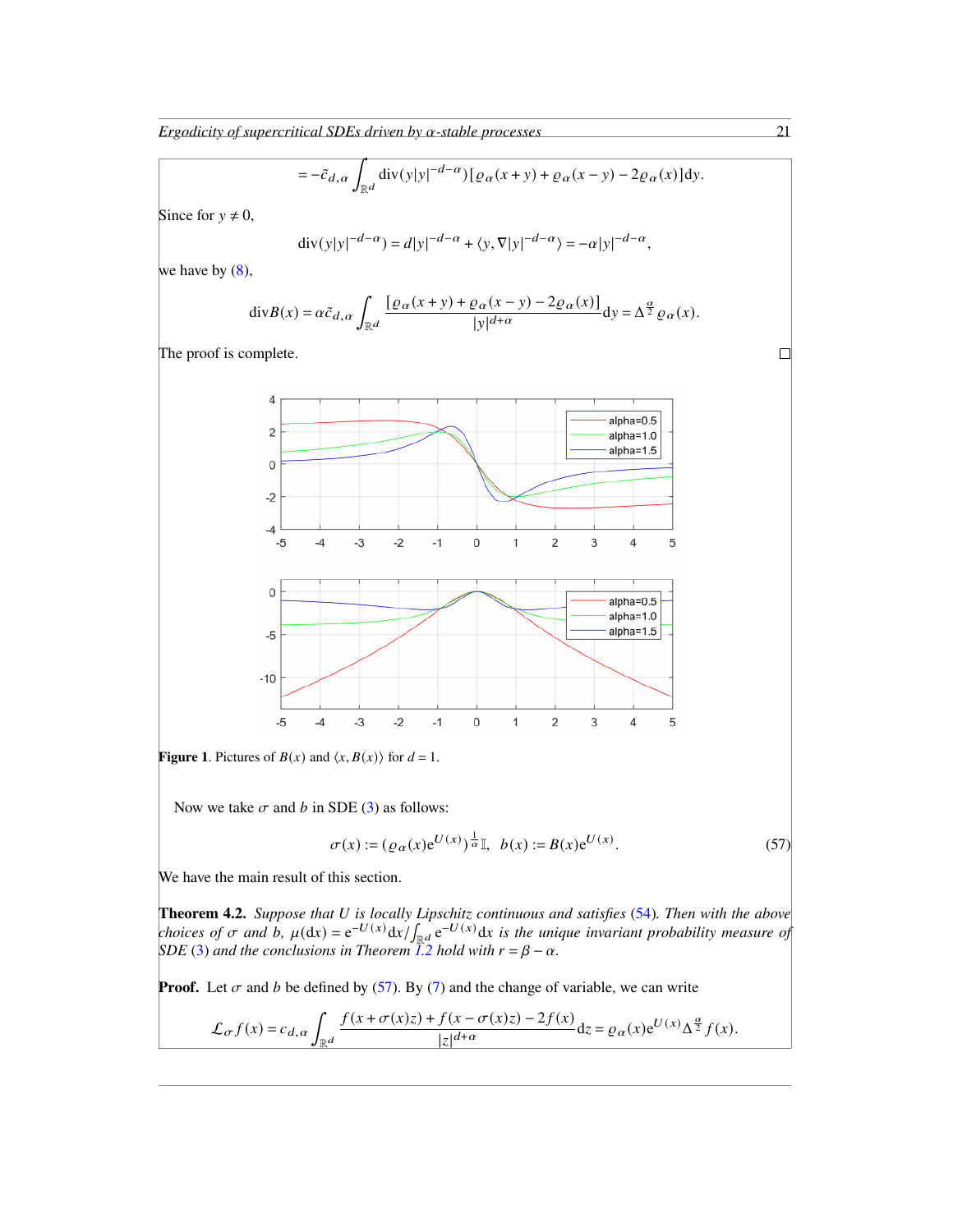Thus,

$$
\mathcal{L}f(x) = \mathcal{L}_{\sigma}f(x) + b \cdot \nabla f(x) = \varrho_{\alpha}(x)e^{U(x)} \Delta^{\frac{\alpha}{2}} f(x) + B(x)e^{U(x)} \cdot \nabla f(x),
$$
 (58)

and by (iii) of Lemma [4.1,](#page-0-5)

$$
\int_{\mathbb{R}^d} \mathcal{L}f(x) e^{-U(x)} dx = \int_{\mathbb{R}^d} \left( \varrho_\alpha(x) \Delta^{\frac{\alpha}{2}} f(x) + B(x) \cdot \nabla f(x) \right) dx
$$

$$
= \int_{\mathbb{R}^d} (\Delta^{\frac{\alpha}{2}} \varrho_\alpha(x) - \text{div} B(x)) f(x) dx = 0,
$$

which implies that  $\mu(dx) = e^{-U(x)} dx / \int_{\mathbb{R}^d} e^{-U(x)} dx$  is an invariant probability measure of SDE [\(3\)](#page-1-1). In order to check ( $\mathbf{H}_{\text{loc}}$ ) and ( $\mathbf{H}_{\text{glo}}^{r,q}$ ), by Remark [1.1,](#page-2-4) it suffices to verify [\(5\)](#page-2-1) for  $\varepsilon_0 = 0$ . By [\(56\)](#page-17-1) and

[\(54\)](#page-17-2), for any  $|x| \geq (2q/\kappa_1)^{1/\alpha} \vee 1$ , we have

$$
\langle x, b(x) \rangle + q \|\sigma(x)\|^\alpha |x|^{2-\alpha} = \left[ \langle x, B(x) \rangle + q \varrho_\alpha(x) |x|^{2-\alpha} \right] e^{U(x)},
$$
  

$$
\leqslant \left[ -\kappa_1 |x|^{2-d-\alpha} + q |x|^{2-d-2\alpha} \right] e^{U(x)}
$$
  

$$
\leqslant -\frac{\kappa_1}{2} |x|^{2-d-\alpha} e^{U(x)} \leqslant -\frac{\kappa_1}{2e^{C_0}} |x|^{2+\beta-\alpha}.
$$

So, Theorem [1.2](#page-3-1) is applicable to complete the proof.

**Remark 4.3.** Suppose that  $U(x) = -\ln \rho_{\alpha}(x)$ . By [\(55\)](#page-17-0),  $\|\nabla (B/\rho_{\alpha})\|_{\infty} < \infty$ . Let  $X_t$  be the unique solution of the following SDE:

$$
dX_t = (B/\rho_\alpha)(X_t)dt + dL_t^\alpha, \quad X_0 = x. \tag{59}
$$

<span id="page-21-1"></span><span id="page-21-0"></span> $\Box$ 

Then  $\mu_0(\mathrm{d}x) = \rho_\alpha(x) \mathrm{d}x / \int \rho_\alpha(x) \mathrm{d}x$  is the unique invariant probability measure of  $X_t$ . It should be noticed that the distributional density  $p_{\alpha}(x)$  of  $L_1^{\alpha}$  $\frac{\alpha}{1}$  is comparable with  $\varrho_{\alpha}(x)$  (cf. [\[44\]](#page-24-12)), i.e., there is a constant  $\kappa = \kappa(d, \alpha) \geq 1$  such that for all  $x \in \mathbb{R}^d$ ,  $\kappa^{-1} \varrho_\alpha(x) \leq \kappa \varrho_\alpha(x) \leq \kappa \varrho_\alpha(x)$ . Let  $\mathscr{L}_0$  be the infinites-imal generator of SDE [\(59\)](#page-21-0), i.e.,  $\mathcal{L}_0 = \Delta^{\frac{\alpha}{2}} + B/\rho_\alpha \cdot \nabla$ . Then by [\(58\)](#page-21-1), one sees that  $\mathcal{L} = (\rho_\alpha e^U) \mathcal{L}_0$ . In particular, the solution of SDE [\(3\)](#page-1-1) with coefficients [\(57\)](#page-20-0) is just a time change of SDE [\(59\)](#page-21-0) (see [\[3,](#page-23-12) Section 1.15.2]).

**Remark 4.4.** The locally Lipschitz assumption on U can be relaxed as locally  $\gamma$ -Hölder continuity with  $\gamma \in ((1 - \alpha)^+, 1)$ . If it is so, we need to check [\(5\)](#page-2-1) for some  $\varepsilon_0 > 0$ .

#### 5. Appendix

In this appendix, we sketch the proof of weak convergence  $(36)$ . First of all, by  $(34)$  and  $(25)$ , there is a constant  $C > 0$  such that for all  $\varepsilon \in (0, 1)$  and any  $x \in \mathbb{R}^d$  and  $T > 0$ ,

$$
\left[\mathbb{E}\left(\sup_{s\in[0,T]}V_p(X_s^{\varepsilon}(x))^{\frac{1}{2}}\right)\right]^2\lesssim_C V_p(x)+T.\tag{60}
$$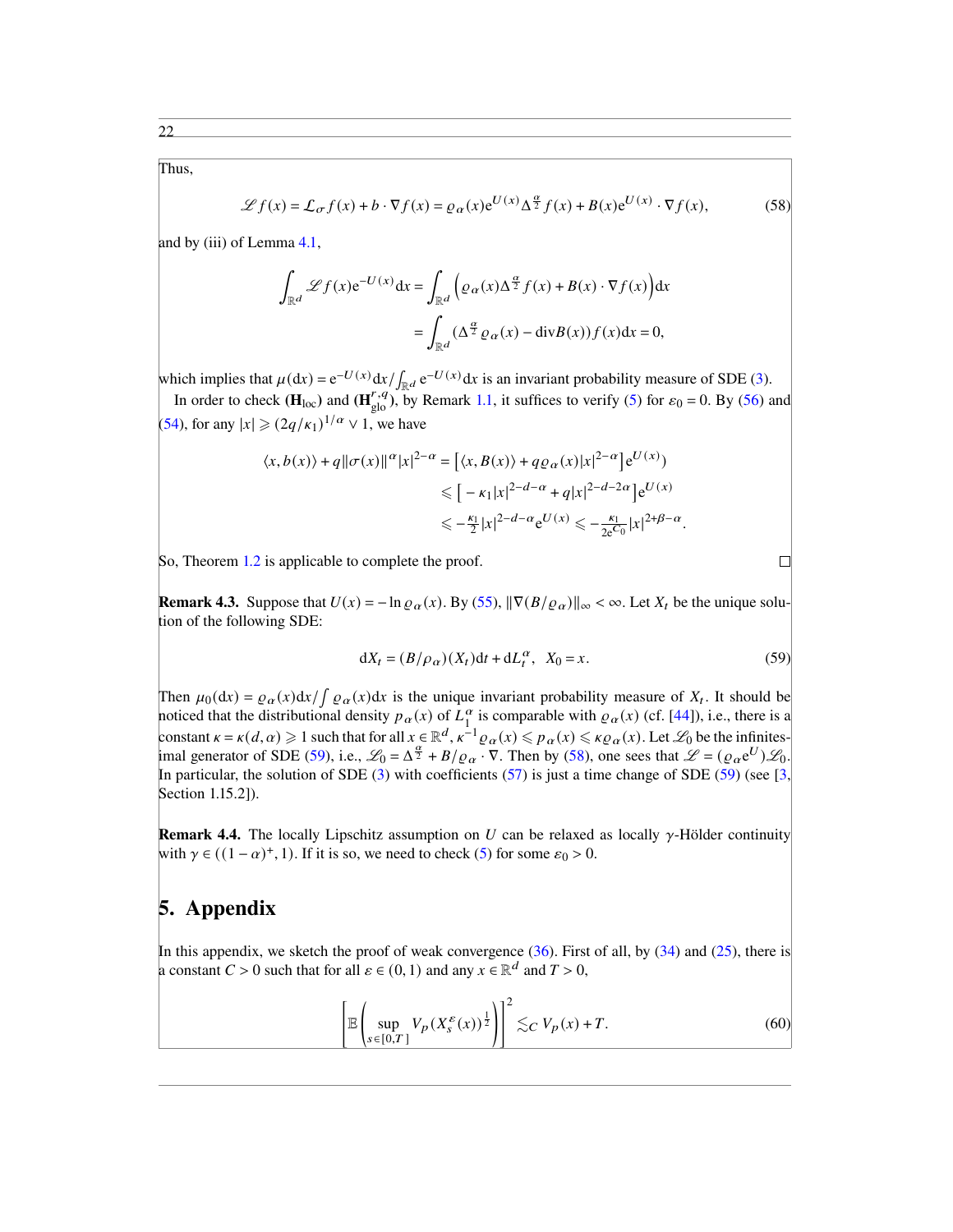For  $\theta \in (0, T)$ , let  $\eta$ ,  $\eta'$  be two stopping times with  $0 \le \eta \le \eta' + \theta \le T$ . For any  $m \in \mathbb{N}$ , we have

$$
\mathbb{P}\left(|X^{\varepsilon}_{\eta} - X^{\varepsilon}_{\eta'}| \geq \delta\right) \leq \mathbb{P}\left(|X^{\varepsilon}_{\eta} - X^{\varepsilon}_{\eta'}| \geq \delta; T < \tau^{\varepsilon, x}_{B_m}\right) + \mathbb{P}\left(T \geq \tau^{\varepsilon, x}_{B_m}\right)
$$
  

$$
= \mathbb{P}\left(|X^{\varepsilon, m}_{\eta} - X^{\varepsilon, m}_{\eta'}| \geq \delta; T < \tau^{\varepsilon, x}_{B_m}\right) + \mathbb{P}\left(T \geq \tau^{\varepsilon, x}_{B_m}\right)
$$
  

$$
\leq \mathbb{P}\left(|X^{\varepsilon, m}_{\eta} - X^{\varepsilon, m}_{\eta'}| \geq \delta\right) + 2 \mathbb{P}\left(T \geq \tau^{\varepsilon, x}_{B_m}\right).
$$

By SDE [\(40\)](#page-14-6) and [\(37\)](#page-14-7), [\(38\)](#page-14-8), it is by now standard to derive that for fixed  $m \in \mathbb{N}$ ,

$$
\lim_{\theta \downarrow 0} \sup_{\varepsilon \in (0,1)} \sup_{0 \le \eta \le \eta' + \theta \le T} \mathbb{P}\left( |X^{\varepsilon,m}_{\eta} - X^{\varepsilon,m}_{\eta'}| \ge \delta \right) = 0,
$$

which together with [\(47\)](#page-15-3) yields that for any  $T, \delta > 0$ ,

$$
\lim_{\theta \downarrow 0} \sup_{\varepsilon \in (0,1)} \sup_{0 \le \eta \le \eta' + \theta \le T} \mathbb{P}\left( |X^{\varepsilon}_{\eta} - X^{\varepsilon}_{\eta'}| \ge \delta \right) = 0.
$$

Thus, by Aldous' criterion (see [\[24,](#page-24-22) p.356, Theorem 4.5]), the law  $\mathbb{Q}^{\varepsilon}$  of  $(X_{\cdot}^{\varepsilon}, L_{\cdot}^{\alpha})$ ,  $\varepsilon \in (0, 1)$  in  $\mathbb{D} \times \mathbb{D}$ is tight. Let  $\mathbb Q$  be any accumulation point of  $(\mathbb Q^{\varepsilon})_{\varepsilon \in (0,1)}$ . Without loss of generality, we assume that for some subsequence  $\varepsilon_k \to 0$ ,  $(\mathbb{Q}^k)_{k \in \mathbb{N}} := (\mathbb{Q}^{\varepsilon_k})_{k \in \mathbb{N}}$  weakly converges to  $\mathbb Q$  as  $k \to \infty$ . By Skorokhod's representation theorem, there is a probability space  $(\widetilde{\Omega}, \widetilde{\mathscr{F}}, \widetilde{\mathbb{P}})$  and  $\mathbb{D} \times \mathbb{D}$ -valued processes  $(\widetilde{X}^k, \widetilde{L}^k)$ and  $(\widetilde{X}, \widetilde{L})$  such that

$$
(\widetilde{X}^k, \widetilde{L}^k) \to (\widetilde{X}, \widetilde{L}) \text{ in } \mathbb{D} \times \mathbb{D}, \ \widetilde{\mathbb{P}} - a.s.,
$$

and

$$
\widetilde{\mathbb{P}} \circ (\widetilde{X}^k, \widetilde{L}^k)^{-1} = \mathbb{Q}^k, \ \widetilde{\mathbb{P}} \circ (\widetilde{X}, \widetilde{L})^{-1} = \mathbb{Q}.
$$

Moreover,  $\widetilde{L}^k$  and  $\widetilde{L}$  are still  $\alpha$ -stable Lévy processes, and

$$
\widetilde{X}_{t}^{k} = x + \int_{0}^{t} b_{\varepsilon_{k}}(\widetilde{X}_{s}^{k})ds + \int_{0}^{t} \sigma_{\varepsilon_{k}}(\widetilde{X}_{s}^{k})d\widetilde{L}_{s}^{k}.
$$

By [\[24,](#page-24-22) Theorem 6.22, p.383] and taking limits, one sees that

$$
\widetilde{X}_t = x + \int_0^t b(\widetilde{X}_s)ds + \int_0^t \sigma(\widetilde{X}_s)d\widetilde{L}_s,
$$

and  $(\tilde{X}, \tilde{L})$  is a weak solution of SDE [\(3\)](#page-1-1). Finally, by the weak uniqueness of [\[9\]](#page-23-10) we obtain the weak convergence [\(36\)](#page-14-0).

#### Acknowledgments

The authors would like to thank Zimo Hao and Jian Wang for useful conversations about the heavytailed sampling, and the anonymous referees, AE and the Editor for their constructive comments.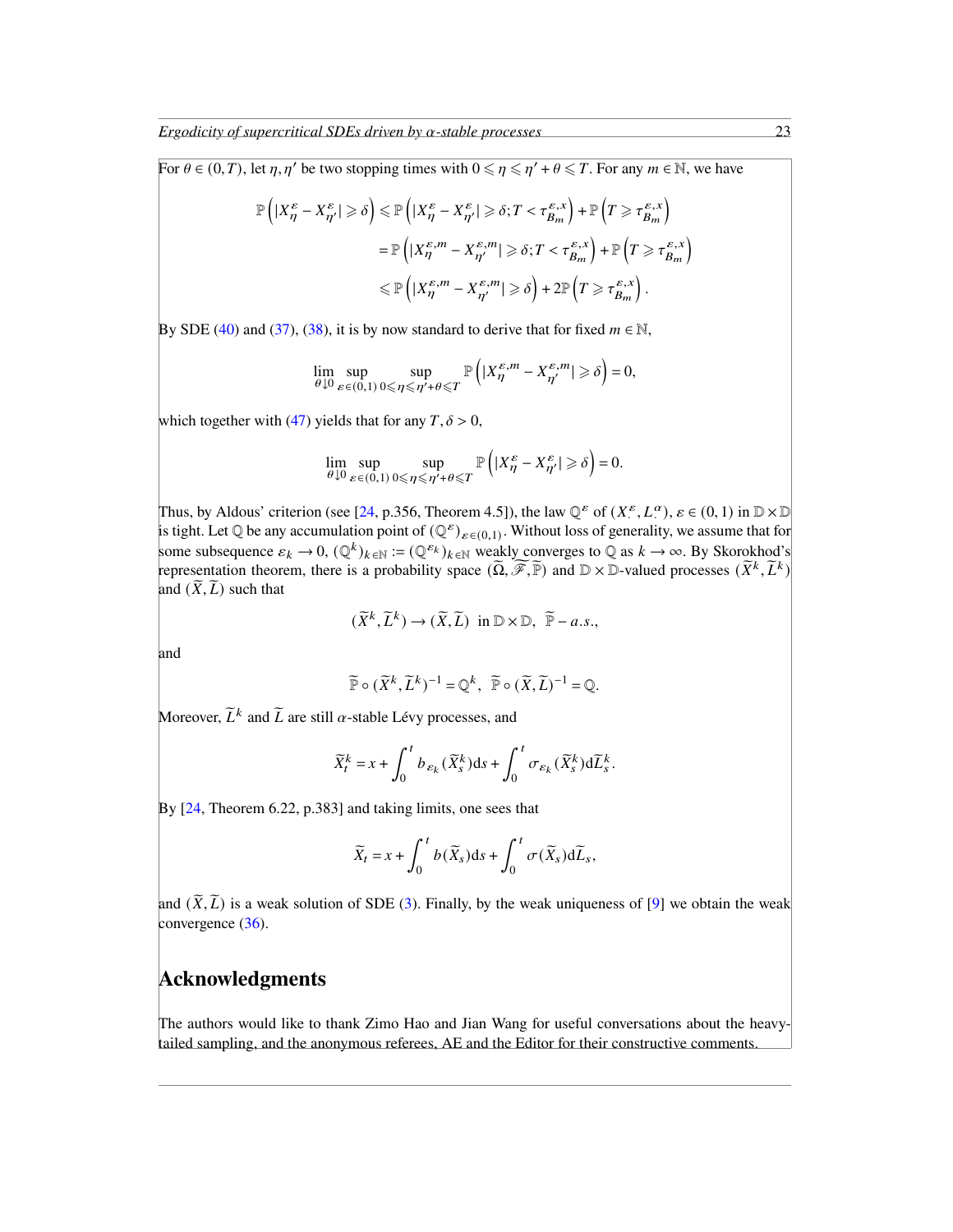# Funding

This work is partially supported by NNSFC grants of China (Nos. 12131019, 11731009), and the German Research Foundation (DFG) through the Collaborative Research Centre(CRC) 1283 "Taming uncertainty and profiting from randomness and low regularity in analysis, stochastics and their applications".

# References

- <span id="page-23-20"></span>[1] Applebaum, D. (2009). *Lévy processes and stochastic calculus.* Cambridge Studies in Advanced Mathematics. Cambridge University Press, Cambridge.
- <span id="page-23-6"></span>[2] Arnold, B. C. (2015). *Pareto Distributions*, 2nd ed. Chapman and Hall/CRC.
- <span id="page-23-12"></span>[3] Bakry, D., Gentil, I. and Ledoux, M. (2014). *Analysis and geometry of Markov diffusion operators.* Grundlehren der mathematischen Wissenschaften. Springer, Cham.
- <span id="page-23-7"></span>[4] Bingham, N. H., Goldie, C. M. and Teugels, J. L. (1987). *Regular variation.* Cambridge University Press, Cambridge.
- <span id="page-23-0"></span>[5] Bubeck, S., Eldan, R. and Lehec, J. (2018). Sampling from a log-concave distribution with projected Langevin Monte Carlo. *Discrete Comput. Geom.* 4 757-783.
- <span id="page-23-18"></span>[6] Carmona, P. (2007). Existence and uniqueness of an invariant measure for a chain of oscillators in contact with two heat baths. *Stochastic Process. Appl.* 8 1076-1092.
- <span id="page-23-15"></span>[7] Chen, M. (2005). *Eigenvalues, inequalities, and ergodic theory.* Probability and its Applications (New York). Springer-Verlag London, Ltd., London.
- <span id="page-23-13"></span>[8] Cerrai, S. (2001). *Second order PDE's in finite and infinite dimension.* A probabilistic approach. Springer-Verlag, Berlin.
- <span id="page-23-10"></span>[9] Chen, Z. Q., Zhang, X. and Zhao, G. (2021). Supercritical SDEs driven by multiplicative stable-like Lévy processes. *Trans. Amer. Math. Soc.* 11 1-33.
- [10] Cheng, X., Chatterji, N. S., Abbasi-Yadkori, Y., Bartlett, P. L. and Jordan, M. I. (2020). Sharp convergence rates for Langevin dynamics in the nonconvex setting. arXiv: 1805.01648.
- <span id="page-23-19"></span>[11] Chung, K. and Zhao, Z. (1995). *From Brownian motion to Schrödinger's equation.* Grundlehren der mathematischen Wissenschaften. Springer-Verlag, Berlin.
- <span id="page-23-1"></span>[12] Dalalyan, A. S. and Karagulyan, A. (2019). User-friendly guarantees for the Langevin Monte Carlo with inaccurate gradient. *Stochastic Process. Appl.* 12 5278-5311.
- <span id="page-23-2"></span>[13] Dalalyan, A. S. and Tsybakov, A. B. (2012). Sparse regression learning by aggregation and Langevin Monte-Carlo. *J. Comput. System Sci.* 5 1423-1443.
- <span id="page-23-14"></span>[14] Da Prato, G. and Zabczyk, J. (1992). *Stochastic equations in infinite dimensions*, 2nd ed. Encyclopedia of Mathematics and its Applications. Cambridge University Press, Cambridge.
- <span id="page-23-16"></span>[15] Down, D., Meyn, S. P. and Tweedie, R. L. (1995). Exponential and uniform ergodicity of Markov processes *Ann. Probab.* 4 1671-1691.
- <span id="page-23-4"></span>[16] Durrett, R. (2010). *Probability: Theory and Examples*, 4th ed. Cambridge University Press.
- <span id="page-23-8"></span>[17] Embrechts, P., and Klüppelberg, C. and Mikosch, T. (1997). *Modelling extremal events: For insurance and finance.* Springer-Verlag, Berlin.
- <span id="page-23-11"></span>[18] Ethier, S.N. and Kurtz, T.G. (1986). *Markov Processes: Characterization and Convergence.* Wiley Interscience, New-Jersey.
- <span id="page-23-5"></span>[19] Foss, S., Korshunov, D. and Zachary, S. (2011). *An introduction to heavy-tailed and subexponential distributions.* Springer Series in Operations Research and Financial Engineering. Springer, New York.
- <span id="page-23-3"></span>[20] Girolami, M. and Calderhead, B. (2011). Riemann manifold Langevin and Hamiltonian Monte Carlo methods. *J. R. Stat. Soc. Ser. B Stat. Methodol.* 2 123-214.
- <span id="page-23-17"></span>[21] Goldys, B. and Maslowski, B. (2006). *Exponential ergodicity for stochastic reaction-diffusion equations.* Stochastic partial differential equations and applications-VII. Chapman & Hall/CRC, Boca Raton, FL.
- <span id="page-23-9"></span>[22] Gürbüzbalaban, M., Simsekli, U. and Zhu, L. (2021). The heavy-tail phenomenon in SGD. *International Conference on Machine Learning.* PMLR. pp. 3964-3975.